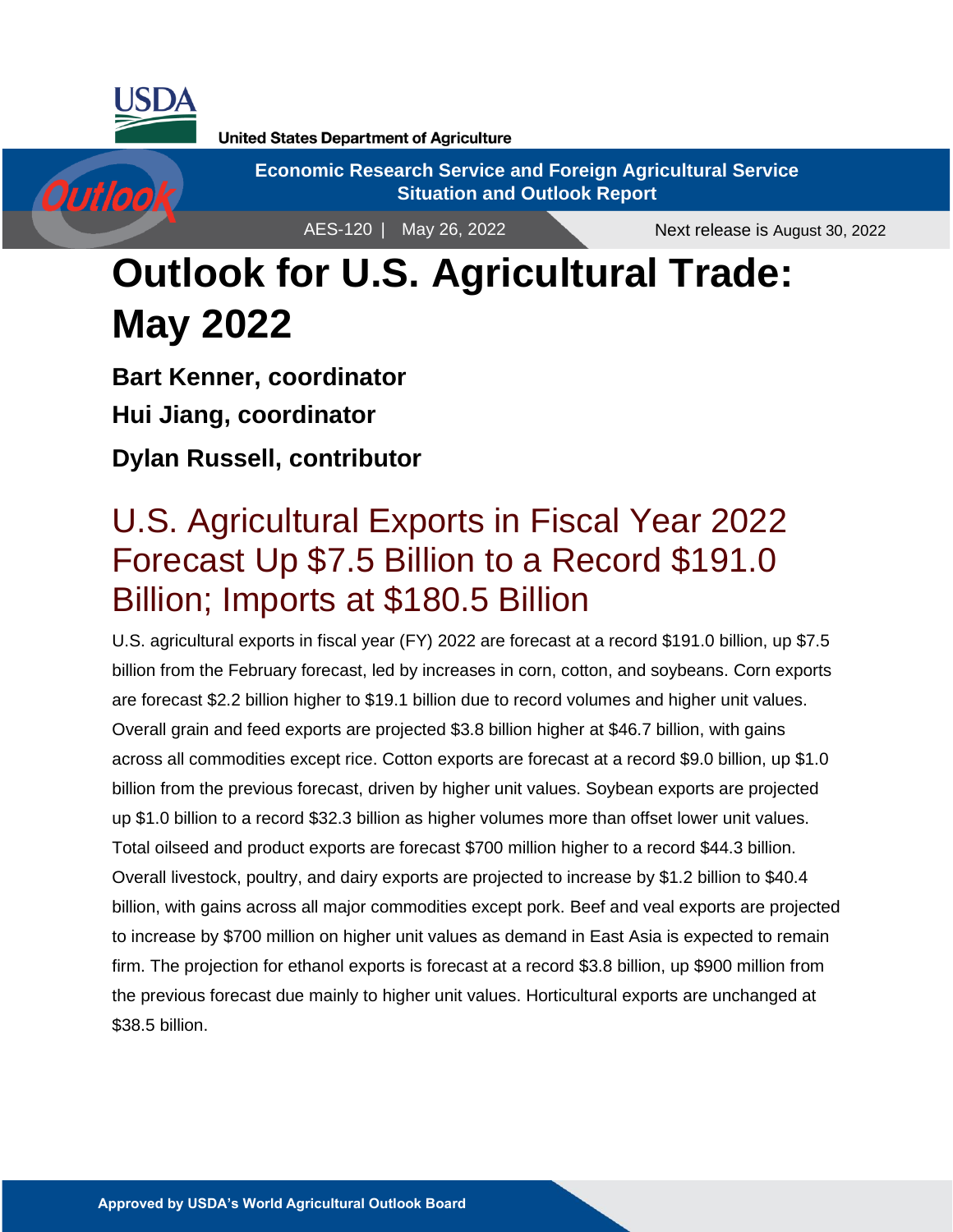The forecast for China is unchanged at \$36.0 billion from February, and a record if realized. Exports to the Western Hemisphere are projected \$6.5 billion higher, with Mexico and Canada forecast up \$2.5 billion each. China is forecast to remain the largest U.S. agricultural market in FY 2022, followed by Mexico and Canada.

U.S. agricultural imports in FY 2022 are projected at \$180.5 billion, up \$8.0 billion from the February forecast. This increase is primarily driven by rising unit values.

The forecasts in this report are based on policies in effect at the time of the May 12, 2022, *World Agricultural Supply and Demand Estimates (WASDE)* release, and the U.S. production forecasts thereof. Additionally, Russia's recent military invasion of Ukraine significantly increased the uncertainty of agricultural supply and demand conditions in that region and globally. The forecasts in this report represent an ongoing assessment of the short-term impacts resulting from this action.

| Item           | 2016  | 2018<br>2019<br>2020<br>2017 |       | 2021                   | Forecast fiscal year 2/<br>2022 |       |          |       |
|----------------|-------|------------------------------|-------|------------------------|---------------------------------|-------|----------|-------|
|                |       |                              |       |                        |                                 |       | February | May   |
|                |       |                              |       | <b>Billion dollars</b> |                                 |       |          |       |
| Exports        | 133.7 | 144.8                        | 148.6 | 140.1                  | 139.7                           | 172.2 | 183.5    | 191.0 |
| Imports        | 121.1 | 127.2                        | 136.5 | 141.4                  | 143.4                           | 163.3 | 172.5    | 180.5 |
| <b>Balance</b> | 12.6  | 17.6                         | 12.1  | $-1.3$                 | $-3.7$                          | 8.9   | 11.0     | 10.5  |
|                |       |                              |       |                        |                                 |       |          |       |

#### **Table 1–U.S. agricultural trade, fiscal years 2016–22 1/**

Note: Due to rounding, balance may not agree w ith import and export data.

1/ Fiscal year is defined as October 1 of previous year through September 30 of current year. 2/ Reflects forecasts in the May 12, 2022, *World Agricultural Supply and Demand Estimates* report.

Sources: USDA, Economic Research Service and USDA, Foreign Agricultural Service analysis and forecasts using data from U.S. Department of Commerce, Bureau of the Census.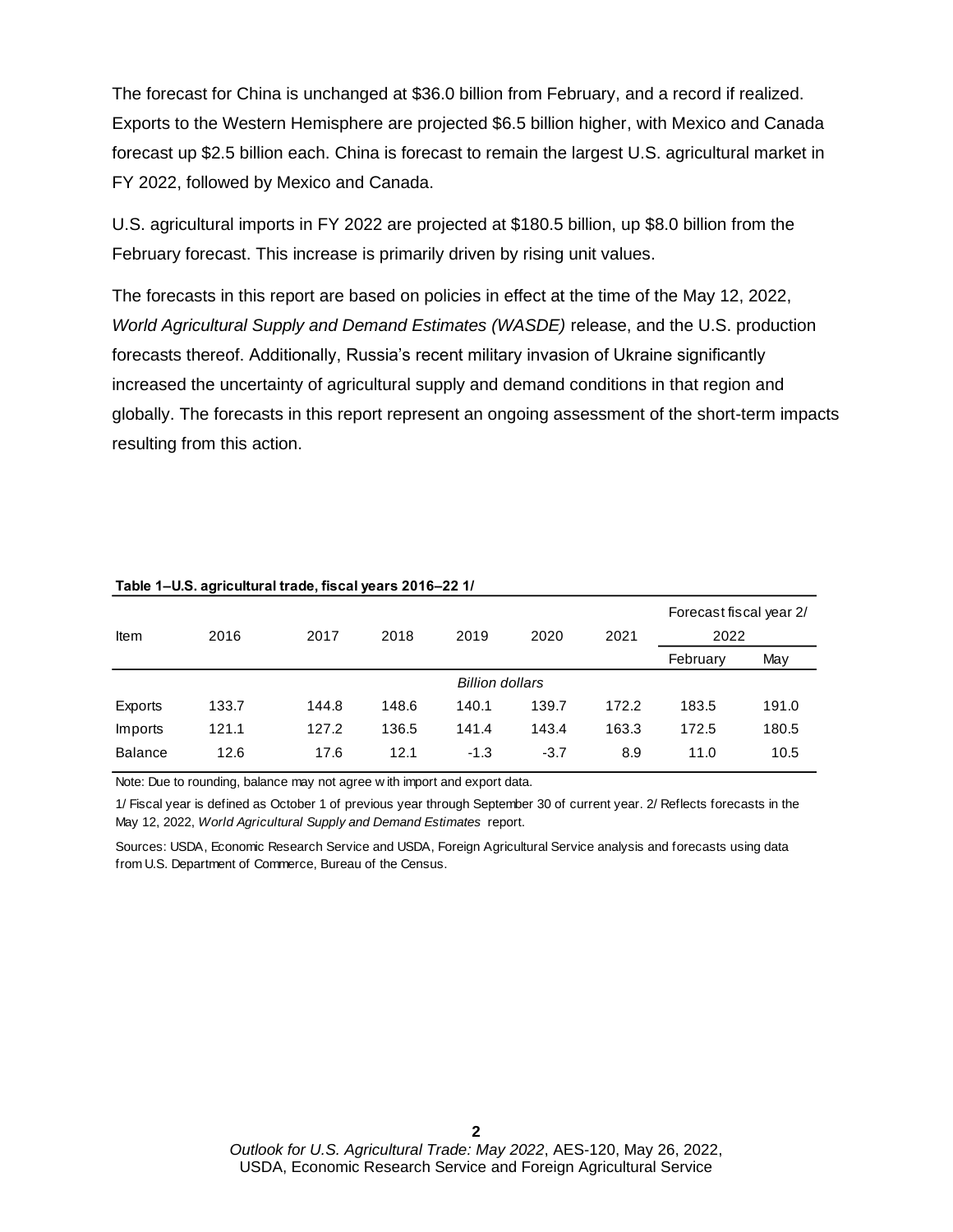# **Economic Outlook**

## Growth Challenges and Setbacks

The global economic outlook for 2022 remains positive, but previous growth projections are moderated due to trade disruptions, rising energy costs, rising inflation rates, and commenced tightening of monetary policy. World real Gross Domestic Product (GDP) is projected to increase by 3.6 percent in 2022, a downward revision from the prior forecast of 4.4 percent. The Russian invasion of Ukraine has presented new challenges to global economic growth. The conflict and resulting response have further elevated energy prices, most immediately impacting the European market. Continued supply chain constraints and complications remain a significant global growth headwind. Central banks are expected to respond to rising inflation rates by implementing contractionary monetary policy. The tightening of monetary policy typically presents challenges to economic growth in the short term.

Projected growth for the United States' real GDP in 2022 is lowered to 3.7 percent from the previous estimate of 3.8 percent. The May 2022 Consumer Price Index (CPI) showed prices had increased by 8.3 percent over the past 12 months. The Federal Reserve has reaffirmed its intention to continue a series of interest rate hikes given persistent inflation and continued declines in the unemployment rate. The Federal Reserve is also poised to start the process of unwinding its balance sheet of assets accumulated from Coronavirus (COVID-19) pandemic purchasing programs, further tightening monetary conditions to combat inflation.

Real GDP in North America is expected to grow by a projected 3.6 percent in 2022. The real GDP forecast for Canada in 2022 is revised downward from 4.1 to 3.9 percent. Pandemicrelated disruptions presented growth setbacks in the first quarter but have since dissipated. The real GDP forecast for Mexico is lowered to 2.0 percent from 2.8 percent. The lowered growth expectations are due primarily to tightening monetary conditions and supply chain disruptions.

The Eurozone economic growth projection is lowered from 3.9 to 2.8 percent for 2022. The slowdown in growth is due to rising energy prices, supply chain challenges, and fading household discretionary consumption. In addition to higher household energy costs, the energy cost shock has resulted in substantial producer price index increases in the Eurozone.

Collectively, South America's real GDP is projected to grow by 2.3 percent in 2022, raised from the previous forecast of 1.7 percent. Brazil is expected to grow 0.8 percent in 2022, raised from 0.7 percent previously. High inflation, elevated energy prices, and sharply tightening monetary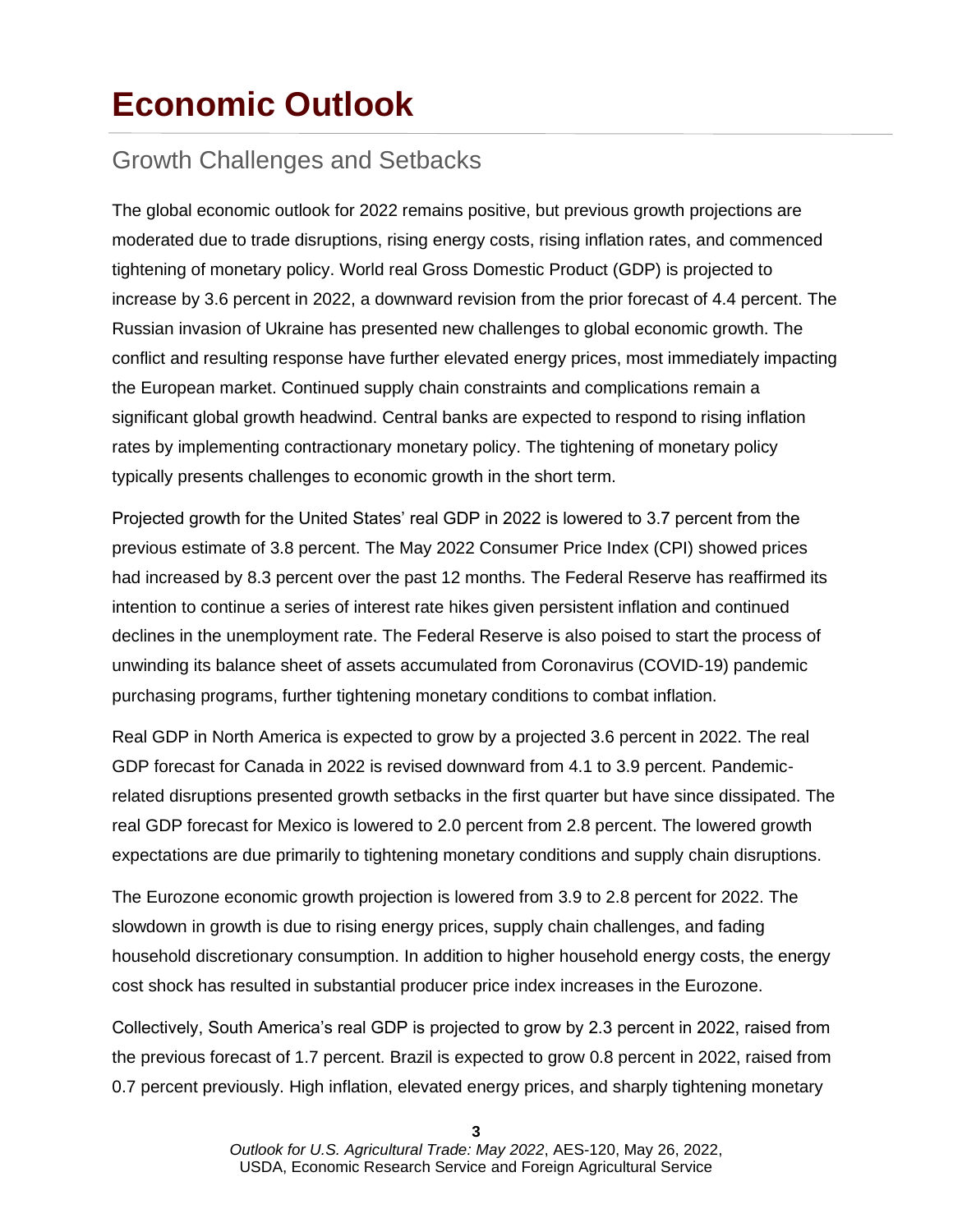policy continue to pose barriers to Brazilian growth. Argentina is expected to grow by 4.0 percent in 2022, raised from previous estimates of 2.5 percent. Argentina is poised to benefit from rising agricultural commodity export prices, but policy uncertainties, a depreciating currency, and serious inflation still pose risks to growth.

China's 2021 real GDP is expected to grow by 4.4 percent in 2022, lowered from 4.8 percent previously. Strict pandemic shutdown policies and COVID-19 outbreaks continue to pose significant obstacles for China's economic growth. Japan's real GDP growth for 2022 is revised down to 2.4 percent from 3.3 percent previously. Though Japan's inflation rate remains well below global trend levels, the emergence of inflation presents a new challenge for policymakers. Over the past decade, Japan has faced a largely deflationary environment. South Korea's real GDP growth in 2022 is lowered to 2.5 percent from 3.0 percent.

Energy price increases continue to be a major source of inflation. The St. Louis Federal Reserve's global price of energy index in April is up 24 percent since January. The Russian invasion of Ukraine has also added additional volatility to crude oil prices, as the Chicago Board Options Exchange crude oil volatility index (OVX), started in 2007, reached an all-time high of 190 in March. Shortfalls in supply, occurring together with the return of demand post-pandemic, have provided steady upward price pressure. Natural gas prices were also directly impacted by the conflict in Ukraine. The Henry Hub natural gas spot price average for April was up 34 percent from March, and up 147 percent from April 2021. U.S. exports of liquified natural gas to Europe have become increasingly vital due to geopolitical tensions. Nitrogen fertilizer prices continue to rise because natural gas spot prices remain elevated. Natural gas is a vital production input in the manufacturing of nitrogen fertilizer.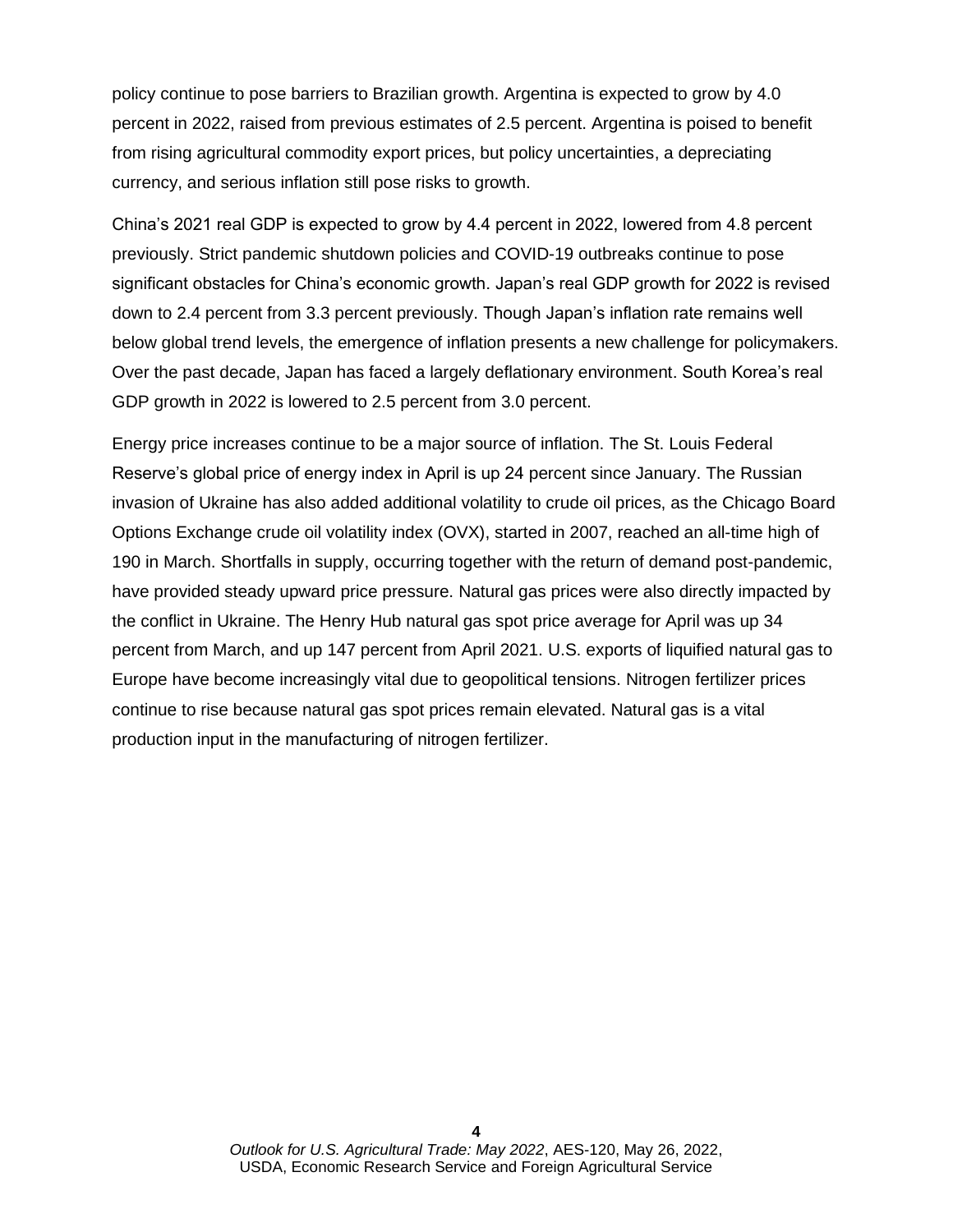|                                     |        | Exchange rate 2/ |      | Real GDP per capita growth rate |          |      | Share of world  | Share of U.S.<br>agricultural |
|-------------------------------------|--------|------------------|------|---------------------------------|----------|------|-----------------|-------------------------------|
|                                     | 2021   | 2022             | 2021 | 2022                            | 2022     | GDP  | Population      | exports                       |
|                                     |        |                  |      |                                 | Previous |      |                 |                               |
| Region/Country                      |        | Percent change   |      |                                 | forecast |      | 2018-20 average |                               |
| World $3/$                          | $-1.8$ | 3.5              | 6.1  | 3.6                             | 4.4      |      |                 |                               |
| <b>North America</b>                | $-6.1$ | 1.0              | 5.5  | 3.6                             | 3.7      | 27.5 | 7.8             | 28.3                          |
| <b>United States</b>                | $-$    | $\overline{a}$   | 5.7  | 3.7                             | 3.8      | 24.1 | 4.2             | $\overline{\phantom{a}}$      |
| Canada                              | $-6.5$ | $-1.0$           | 4.6  | 3.9                             | 4.1      | 2.0  | 0.5             | 15.2                          |
| Mexico                              | $-5.7$ | 3.3              | 4.8  | 2.0                             | 2.8      | 1.4  | 1.6             | 13.1                          |
| Emerging markets 4/                 | $-5.2$ | 0.7              | 6.8  | 3.8                             | 4.8      | 24.1 | 43.3            | 15.7                          |
| <b>Brazil</b>                       | $-3.5$ | 0.9              | 4.6  | 0.8                             | 0.7      | 2.5  | 2.7             | 0.8                           |
| Russia                              | 2.0    | 57.5             | 4.7  | $-8.5$                          | 2.8      | 1.9  | 1.8             | 0.2                           |
| India                               | $-0.2$ | 3.6              | 8.9  | 8.2                             | 8.8      | 3.3  | 17.5            | 1.3                           |
| Indonesia                           | $-2.0$ | 5.2              | 3.7  | 5.4                             | 5.6      | 1.3  | 3.4             | 2.0                           |
| China                               | $-6.6$ | $-1.5$           | 8.1  | 4.4                             | 4.8      | 15.1 | 17.9            | 11.4                          |
| <b>Europe and Central Asia</b>      | $-0.2$ | 13.6             | 5.9  | 1.9                             | 3.9      | 26.9 | 10.8            | 10.2                          |
| Eurozone                            | $-3.7$ | 8.3              | 5.3  | 2.8                             | 3.9      | 15.3 | 4.5             | 7.7                           |
| Ukraine                             | 1.2    | 13.8             | 3.4  | $-35.0$                         | 3.2      | 0.1  | 0.5             | 0.1                           |
| Turkey                              | 26.3   | 81.9             | 11.0 | 2.7                             | 3.3      | 1.1  | 1.1             | 0.9                           |
| Asia and Oceania                    | 0.0    | 3.2              | 2.8  | 3.5                             | 4.0      | 39.3 | 59.1            | 43.6                          |
| Japan                               | 2.8    | 7.9              | 1.6  | 2.4                             | 3.3      | 6.0  | 1.6             | 8.5                           |
| South Korea                         | $-3.1$ | 7.1              | 4.0  | 2.5                             | 3.0      | 1.9  | 0.7             | 5.5                           |
| Australia                           | $-8.4$ | 12.0             | 4.7  | 4.2                             | 4.0      | 1.6  | 0.3             | 1.1                           |
| Other Southeast Asia 5/             | 0.0    | 3.0              | 3.1  | 5.1                             | 5.3      | 1.6  | 7.6             | 6.7                           |
| <b>South America</b>                | $1.2$  | $1.7$            | 7.2  | 2.3                             | $1.7$    | 4.9  | 8.3             | 10.7                          |
| Argentina                           | 34.6   | 45.5             | 10.2 | 4.0                             | 2.5      | 0.8  | 0.6             | 0.3                           |
| Other South America 6/              | 1.0    | 0.8              | 10.8 | 3.4                             | 2.9      | 1.2  | 1.6             | 4.9                           |
| <b>Middle East and North Africa</b> | 10.4   | 2.2              | 5.0  | 4.8                             | 4.4      | 4.2  | 6.5             | 5.9                           |
| Sub-Saharan Africa                  | 5.0    | 6.0              | 4.5  | 3.8                             | 3.7      | 2.0  | 16.9            | 1.2                           |

#### **Table 2−Macroeconomic variables affecting U.S. agricultural exports 1/**

1/ Gross Domestic Product (GDP) is the total value of finished goods and services produced in a country in a given period. 2/ Exchange rate is the nominal annual change in percentage terms. Local currency per U.S. dollar. A negative growth rate indicates a depreciation of the dollar. 3/ World real exchange rate is a U.S. agricultural exports-weighted index. 4/ Countries listed under "emerging markets" are also included under other listed regions. 5/ Includes Malaysia, Philippines, Thailand, and Vietnam. 6/ Includes Chile, Colombia, Peru, Bolivia, Paraguay, and Uruguay.

Sources: Calculations and compilation by USDA, Economic Research Service using data and forecasts from Reuters; IHS Markit; the International Monetary Fund; and Oxford Economics.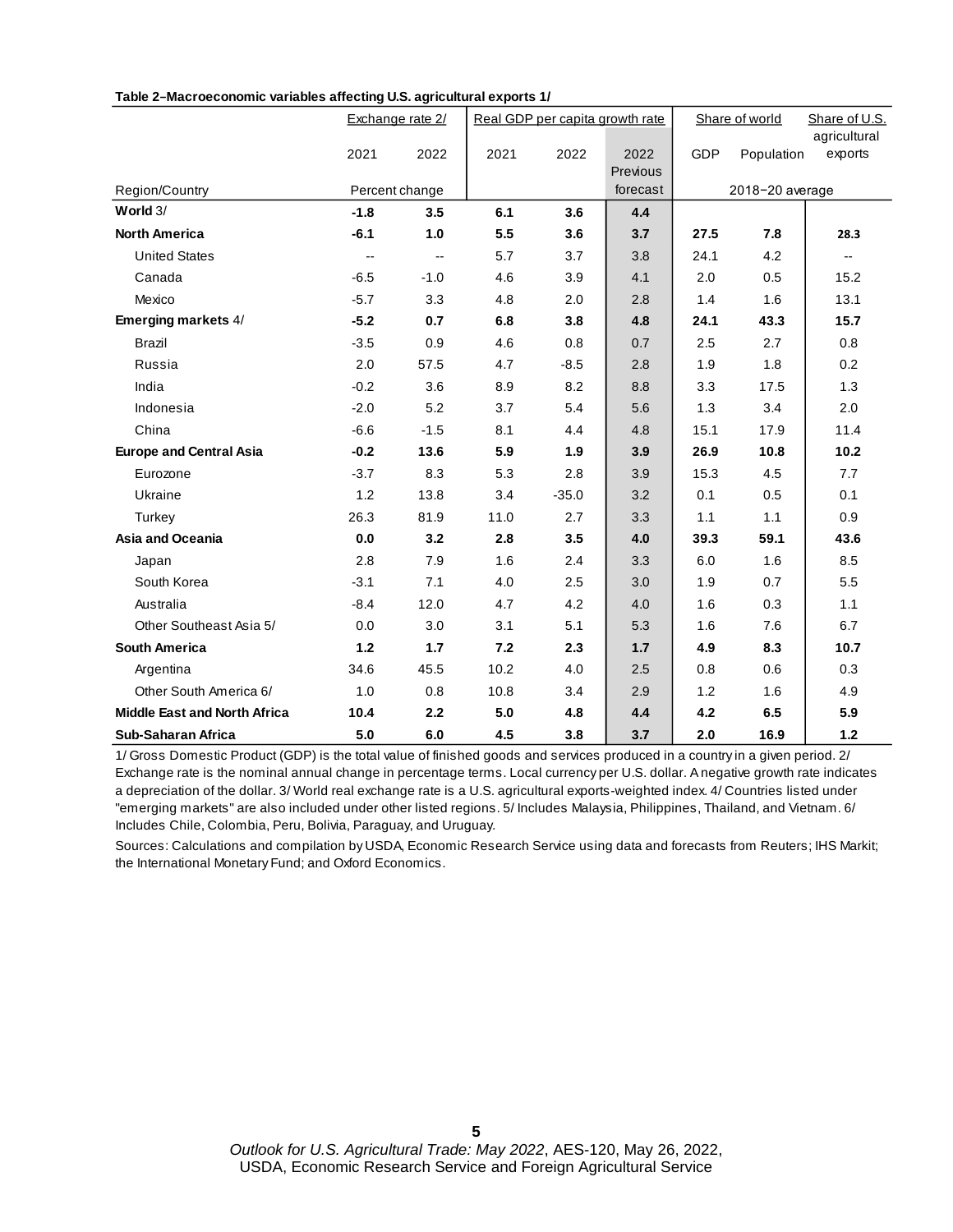# **Export Products**

FY 2022 U.S. grain and feed exports are forecast at \$46.7 billion, up \$3.8 billion from the February forecast on higher unit values. Corn exports are forecast at \$19.1 billion, up \$2.2 billion from the February forecast, on both higher volumes and unit values. Sales and shipments of U.S. corn have accelerated as Russia's invasion has constrained exports from Ukraine, which has also kept prices elevated. South America is expected to have strong volumes in the coming months from record production, also helping to fill the gap left by lower Ukrainian exports. Sorghum exports are forecast at \$2.6 billion, up \$100 million from the February forecast, as higher unit values more than offset lower volumes. U.S. sorghum continues to compete with exports from Argentina and Australia, limiting growth in volumes. Feed and fodder exports are forecast at \$9.7 billion, up \$900 million from the February forecast, on higher unit values for distiller's dried grains with solubles (DDGS), hay, and dog and cat food. Wheat exports are forecast at \$8.4 billion, up \$600 million from the previous forecast, on higher unit values which more than offset lower volumes. Global wheat prices have spiked following Russia's invasion of Ukraine and the resultant disruptions to trade. Additionally, drought impacting the U.S. winter wheat crop has kept unit values elevated at multi-year highs, though it has reduced U.S. export competitiveness. Rice exports are forecast at \$2.0 billion, unchanged from the previous forecast, with higher unit values more than offsetting lower volumes to markets in Asia and the Middle East. Unit values are forecast higher due to tighter supplies.

FY 2022 oilseeds and products are forecast \$700 million higher to a record \$44.3 billion. Higher soybean exports lead the way as higher volumes more than offset lower unit values. Soybean exports are projected to reach a record \$32.3 billion, \$1.0 billion higher than the February forecast. U.S. export sales continue to run at a near-record pace as drought reduced South American supplies. Soybean oil climbs \$200 million to \$1.2 billion on both higher unit values and volumes. Tight global vegetable oil supplies continue to underpin soybean oil unit values and strong export volumes. Soybean meal exports are expected to fall \$200 million to \$6.0 billion due to strong domestic demand.

FY 2022 cotton exports are forecast up \$1.0 billion from the February forecast to a record \$9.0 billion on higher unit values. Global prices continue to surge to 11-year highs and are expected to significantly support strong export unit values for the remainder of the fiscal year.

Livestock, poultry, and dairy exports are raised \$1.2 billion to \$40.4 billion as gains in beef and dairy offset lower estimates for pork. Beef is up \$700 million to \$10.2 billion on higher unit values thanks to firm East Asia demand. Dairy exports are up \$600 million to \$8.4 billion due to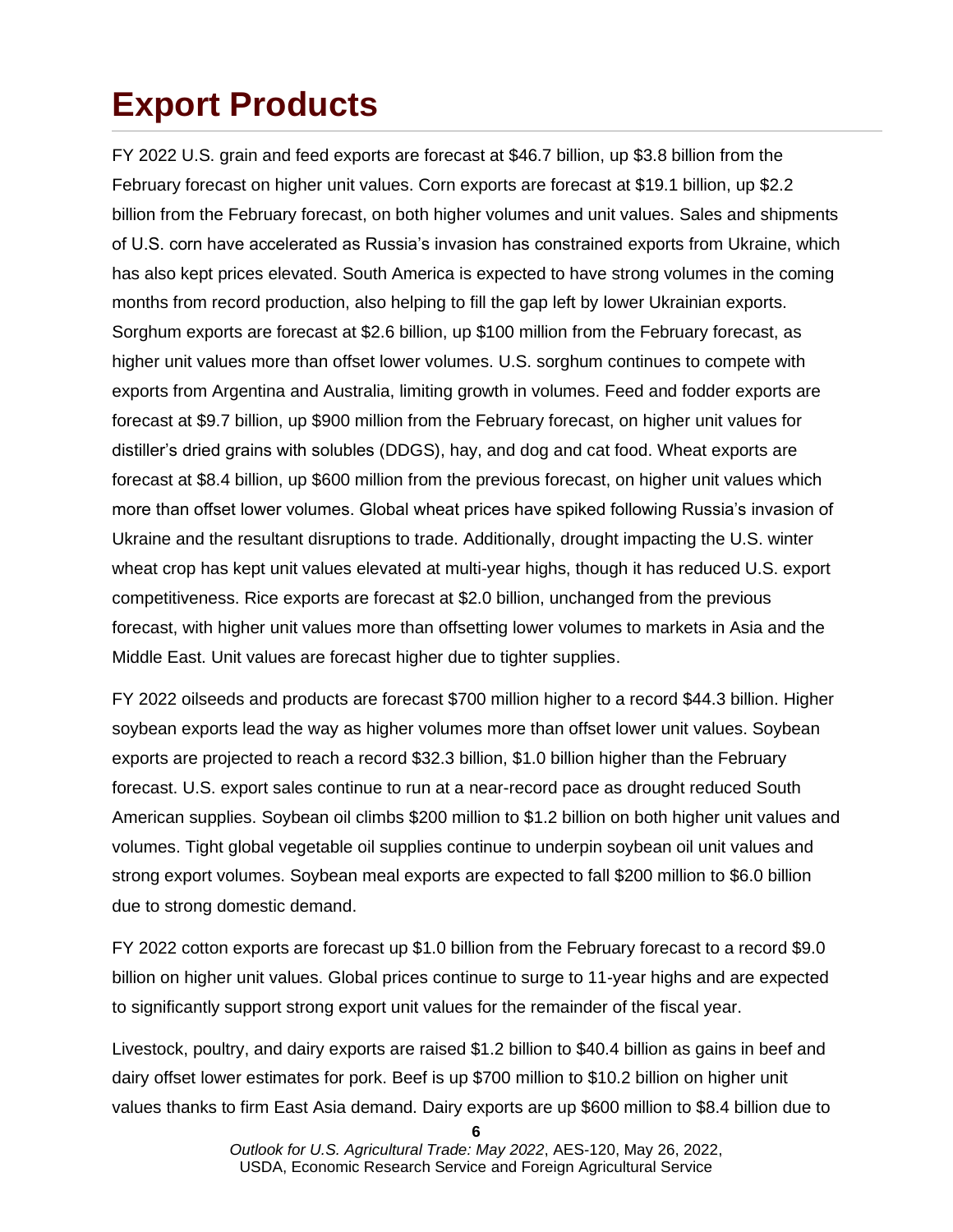higher forecast exports of cheese and butter coupled with higher unit values for a range of dairy products. Poultry and poultry product exports are up \$200 million to \$6.8 billion on higher prices. Hides, skins, and furs are up \$100 million as global economic recovery supports leather consumption. Pork exports are forecast at \$6.2 billion, down \$100 million on continued weakness in demand from China and increased competition in other Asian markets, which more than offsets higher unit values.

FY 2022 horticultural product exports are unchanged from the February forecast at \$38.5 billion. Whole and processed tree nuts are unchanged at \$9.4 billion, with most shipments destined for Europe and Asia. Fresh and processed fruit and vegetables are unchanged at \$7.3 billion and \$7.1 billion, respectively, on stable shipments to top markets Canada and Mexico.

FY 2022 U.S. ethanol exports forecast at a record \$3.8 billion, up \$900 million from February and \$1 billion above the 2012 record. Higher unit values drive most of the change although higher sales volume is expected and, if realized, would remain 260 million gallons below the 1.6-billion-gallon record set in 2018. Persistently high corn and gasoline prices raise ethanol export unit value 40 percent above the previous year's average. Volume growth remains constrained given the absence of sales to China and modest sales recovery to Brazil. Despite duty elimination, sales to Brazil remain modest due to headwinds created by a weak Brazilian real, demand erosion from inflation, and prioritization of ethanol production over sugar. Higher fuel prices impact price-sensitive countries such as Philippines and Colombia. Volume is higher mainly on strong fuel ethanol sales to Canada and the United Kingdom and non-fuel sales to Mexico. Insufficient global gasoline refining capacity and Russian oil and gas market disruption fears pressure gasoline prices higher and threaten fuel demand in key U.S. fuel ethanol markets.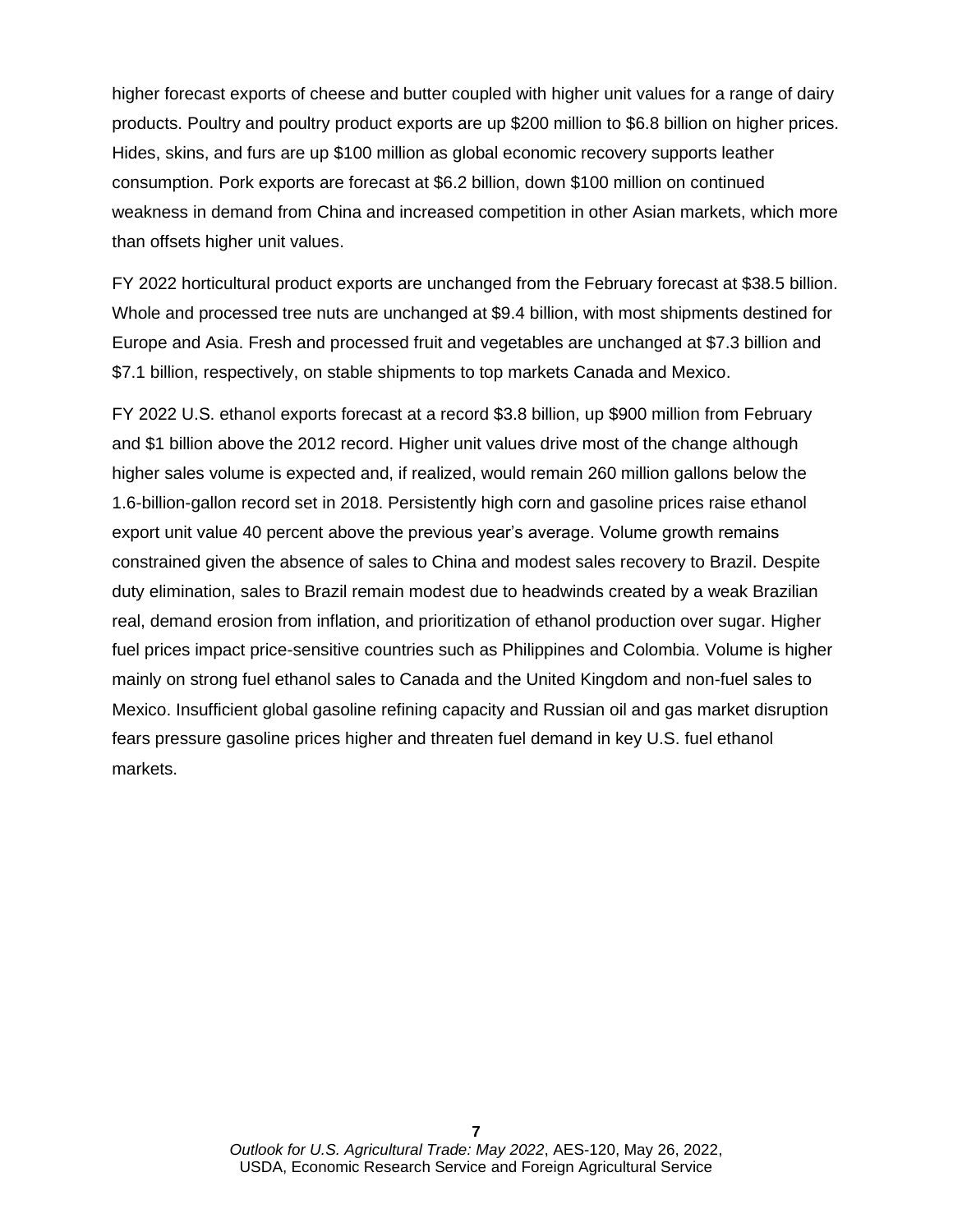| Table 3–U.S. agricultural exports: Value and volume by  commodity, fiscal years 2021–22 |         |               |                         | Forecast         |         |
|-----------------------------------------------------------------------------------------|---------|---------------|-------------------------|------------------|---------|
| Commodity                                                                               |         | October-March | Fiscal year             | Fiscal year 2022 |         |
|                                                                                         | FY2021  | FY2022        | 2021                    | February         | May     |
| <b>VALUE</b>                                                                            |         |               |                         |                  |         |
|                                                                                         |         |               | -Billion dollars-       |                  |         |
| Grains and feeds 1/                                                                     | 19.530  | 22.598        | 42.656                  | 42.9             | 46.7    |
| Wheat 2/                                                                                | 3.099   | 3.492         | 7.231                   | 7.8              | 8.4     |
| Rice                                                                                    | 1.034   | 0.948         | 2.040                   | 2.0              | 2.0     |
| Corn                                                                                    | 7.686   | 9.308         | 17.473                  | 16.9             | 19.1    |
| Sorghum                                                                                 | 1.135   | 1.420         | 1.980                   | 2.5              | 2.6     |
| Feeds and fodders                                                                       | 4.176   | 4.966         | 9.076                   | 8.8              | 9.7     |
| Oilseeds and products 3/                                                                | 28.105  | 29.231        | 37.797                  | 43.6             | 44.3    |
| Soybeans                                                                                | 21.920  | 22.875        | 26.476                  | 31.3             | 32.3    |
| Soybean meal 4/                                                                         | 3.239   | 3.026         | 5.659                   | 6.2              | 6.0     |
| Soybean oil                                                                             | 0.589   | 0.852         | 0.837                   | 1.0              | 1.2     |
| Livestock, poultry, and dairy                                                           | 17.023  | 20.299        | 37.009                  | 39.2             | 40.4    |
| Livestock products 3/                                                                   | 10.998  | 12.953        | 23.698                  | 24.9             | 25.3    |
| Beef and yeal 5/                                                                        | 3.759   | 5.376         | 8.672                   | 9.5              | 10.2    |
| Pork 5/                                                                                 | 3.530   | 3.025         | 7.018                   | 6.3              | 6.2     |
| Beef and pork variety meats 5/                                                          | 0.865   | 1.061         | 1.926                   | 1.9              | 2.1     |
| Hides, skins, and furs                                                                  | 0.426   | 0.588         | 1.079                   | 1.1              | 1.2     |
| Poultry and products                                                                    | 2.733   | 3.320         | 6.002                   | 6.6              | 6.8     |
| Broiler meat 5/6/                                                                       | 1.618   | 1.959         | 3.578                   | 4.0              | 4.2     |
| Dairy products                                                                          | 3.291   | 4.026         | 7.310                   | 7.8              | 8.4     |
| Tobacco and products 3/                                                                 | 0.513   | 0.374         | 1.065                   | 0.9              | 0.8     |
| Cotton 3/7/                                                                             | 3.226   | 3.636         | 6.232                   | 8.0              | 9.0     |
| Seeds                                                                                   | 1.066   | 1.136         | 1.659                   | 1.6              | 1.6     |
| Horticultural products 3/8/                                                             | 18.798  | 19.574        | 37.644                  | 38.5             | 38.5    |
| Fruits and vegetables, fresh                                                            | 3.280   | 3.284         | 7.143                   | 7.3              | 7.3     |
| Fruits and vegetables, processed                                                        | 3.446   | 3.503         | 7.032                   | 7.1              | 7.1     |
| Tree nuts, whole and processed                                                          | 5.077   | 5.252         | 8.831                   | 9.4              | 9.4     |
| Sugar and tropical products 9/                                                          | 2.753   | 2.933         | 5.662                   | 5.9              | 5.9     |
| Ethanol 10/                                                                             | 1.310   | 2.020         | 2.399                   | 2.9              | 3.8     |
| Total                                                                                   | 92.323  | 101.800       | 172.123                 | 183.5            | 191.0   |
| Major bulk products 11/                                                                 | 38.668  | 42.092        | 62.640                  | 66.9             | 74.2    |
|                                                                                         |         |               | - Million metric tons - |                  |         |
| <b>VOLUME</b>                                                                           |         |               |                         |                  |         |
| Wheat 2/                                                                                | 11.513  | 9.276         | 25.494                  | 21.3             | 20.3    |
| Rice                                                                                    | 1.955   | 1.578         | 3.748                   | 3.2              | 3.1     |
| Corn                                                                                    | 33.708  | 33.390        | 68.491                  | 61.5             | 63.5    |
| Sorghum                                                                                 | 4.295   | 4.360         | 7.032                   | $_{\rm 8.0}$     | 7.8     |
| Feeds and fodders                                                                       | 10.548  | 10.979        | 21.919                  | 21.8             | 21.5    |
| Soybeans                                                                                | 48.499  | 42.685        | 56.499                  | 55.8             | 58.2    |
| Soybean meal 4/                                                                         | 7.171   | 6.637         | 12.490                  | 13.1             | 12.7    |
| Soybean oil                                                                             | 0.606   | 0.581         | 0.782                   | 0.6              | 0.8     |
| Beef and veal 5/                                                                        | 0.533   | 0.568         | 1.122                   | 1.1              | 1.1     |
| Pork 5/                                                                                 | 1.298   | 1.085         | 2.475                   | 2.2              | $2.2\,$ |
| Beef and pork variety meats 5/                                                          | 0.353   | 0.343         | 0.760                   | 0.7              | 0.8     |
| Broiler meat 5/6/                                                                       | 1.729   | 1.705         | 3.372                   | 3.3              | 3.4     |
| Cotton 7/                                                                               | 1.931   | 1.500         | 3.492                   | 3.3              | 3.3     |
| Major bulk products 11/                                                                 | 102.341 | 93.057        | 165.677                 | 153.1            | 156.2   |

#### **Table 3–U.S. agricultural exports: Value and volume by commodity, fiscal years 2021–22**

Note: Totals may not add up due to rounding.

1/ Includes barley, oats, rye, corn gluten feed and meal, and processed grain products. 2/ Excludes wheat flour. 3/ Includes products added with the change in definition of "Agricultural Products." 4/ Includes soy flours made from protein meals. 5/ Includes chilled, frozen, and processed meats. 6/ Includes only federally inspected products. 7/ Includes linters and waste. 8/ Includes food preparations, essential oils, and wine. 9/ Includes coffee and cocoa. 10/ Non-beverage ethanol. 11/ Includes wheat, rice, coarse grains, soybeans, and cotton. 9/ FY = fiscal year

Sources: Compiled by USDA, Economic Research Service and USDA, Foreign Agricultural Service analysis and forecasts using data from U.S. Department of Commerce, Bureau of the Census.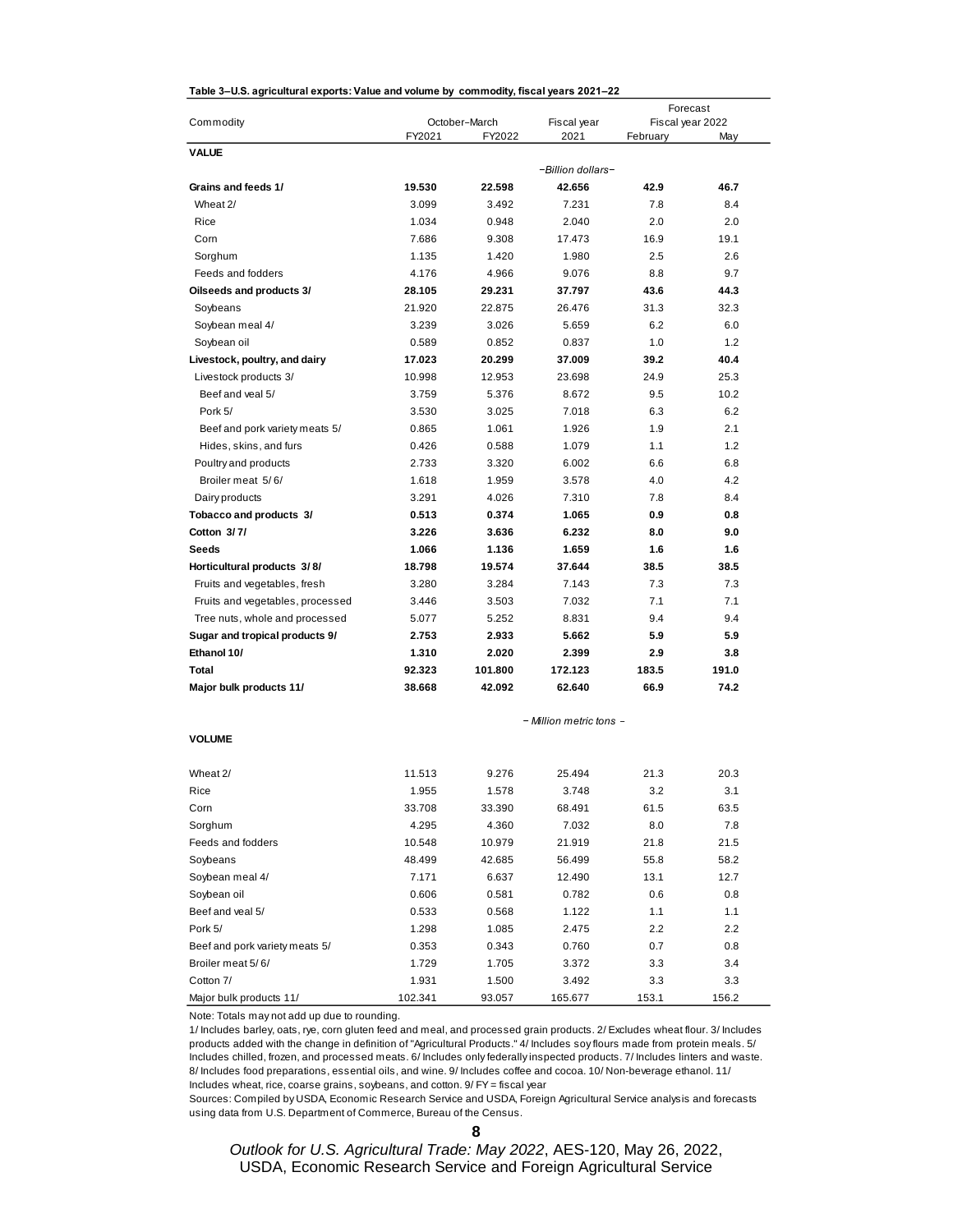# **Regional Exports**

## Outlook for Fiscal Year 2022 Exports

Agricultural exports in FY 2022 are forecast at \$191.0 billion, up \$7.5 billion from the February projection. Mexico, Canada, and Central America account for the largest increases.

### **Asia**

Forecast exports to Japan are up \$200 million to \$15.0 billion, largely due to higher beef and corn exports. The forecast for China is unchanged at \$36.0 billion.

The export forecast for Southeast Asia is up a collective \$300 million. Higher soybean meal, dairy, and wheat sales to the Philippines, as well as increased dairy and food prep exports to Malaysia, more than offset lower corn, soybean meal, and soybean demand in Vietnam.

Forecast exports to India are raised \$400 million on strong demand for soybean oil, cotton, and ethanol. The total export forecast for South Asia is unchanged, however, as lower exports to Bangladesh offset the increase to India.

### **Western Hemisphere**

The export forecast for Canada climbs \$2.5 billion to \$28.5 billion, largely driven by the strong performance of corn and ethanol. The export forecast for Mexico surges \$2.5 billion to \$29.5 billion, reflecting robust exports of corn, soybeans, dairy, and wheat to date. Mexico is forecast as the second largest U.S. agricultural market.

The export forecast for the Caribbean is \$600 million higher on account of strong beef, poultry, and food prep exports.

Forecast exports to Central America are up \$900 million, driven by robust exports of corn and wheat.

In South America, forecast exports to Colombia are up \$100 million on corn and wheat exports to date. The export forecast for Brazil is down \$100 million due to lower-than-expected shipments to date.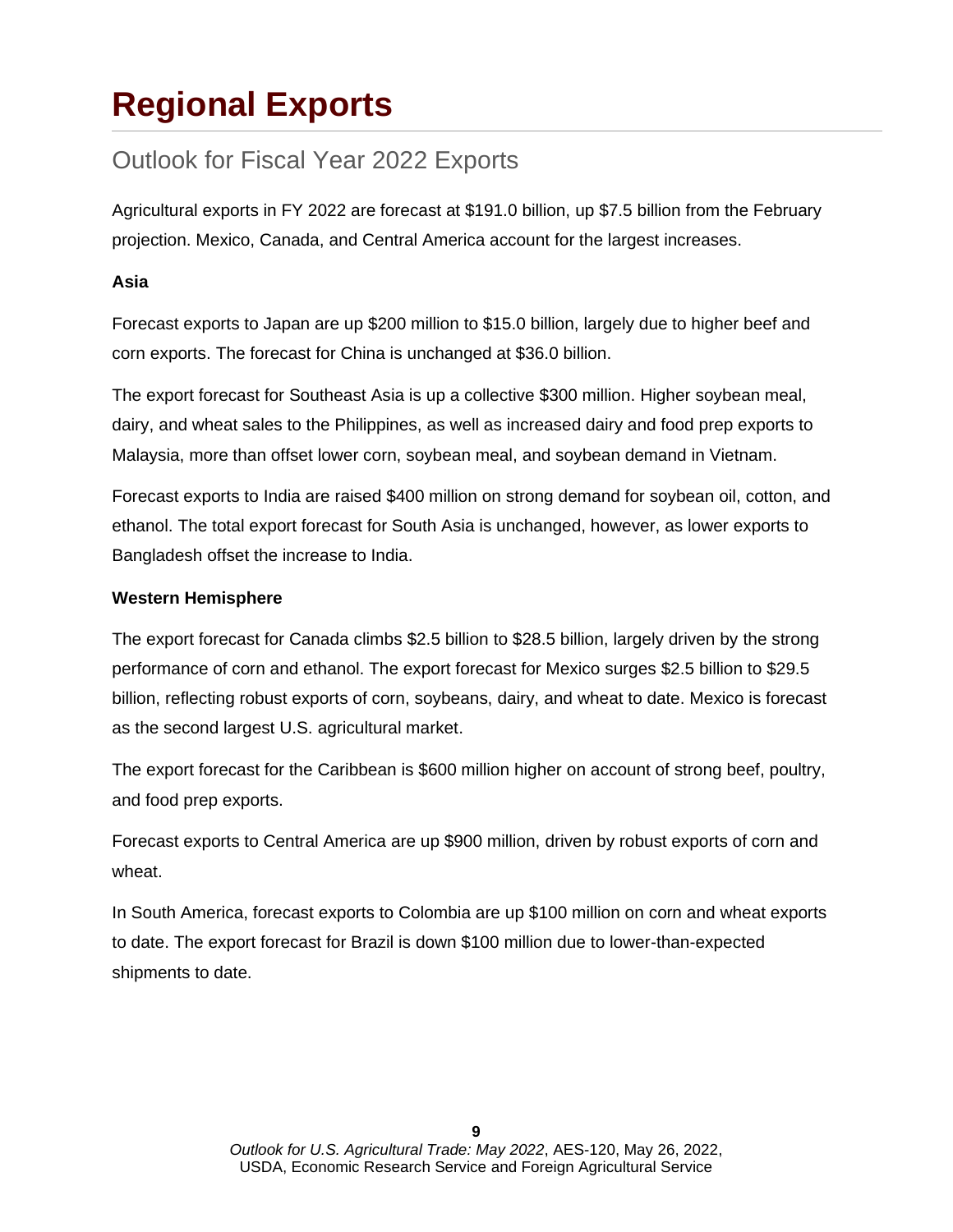### **Europe, Africa, the Middle East, and Oceania**

Exports to the United Kingdom are forecast at \$2.0 billion, up \$200 million from the previous projection, largely due to higher demand of ethanol and soybeans. The forecast for the EU-27 is unchanged at \$11.5 billion.

Exports to Russia are forecast down \$100 million, as shipments slowed drastically since its invasion of Ukraine.

The export forecast for the Middle East is increased by \$200 million due to strong soybean and cotton sales to Turkey.

The export forecast for North Africa is down \$100 million due to lower corn and tree nut exports to Morocco.

Forecast exports to Sub-Saharan Africa are up \$100 million because of increased wheat shipments to Nigeria.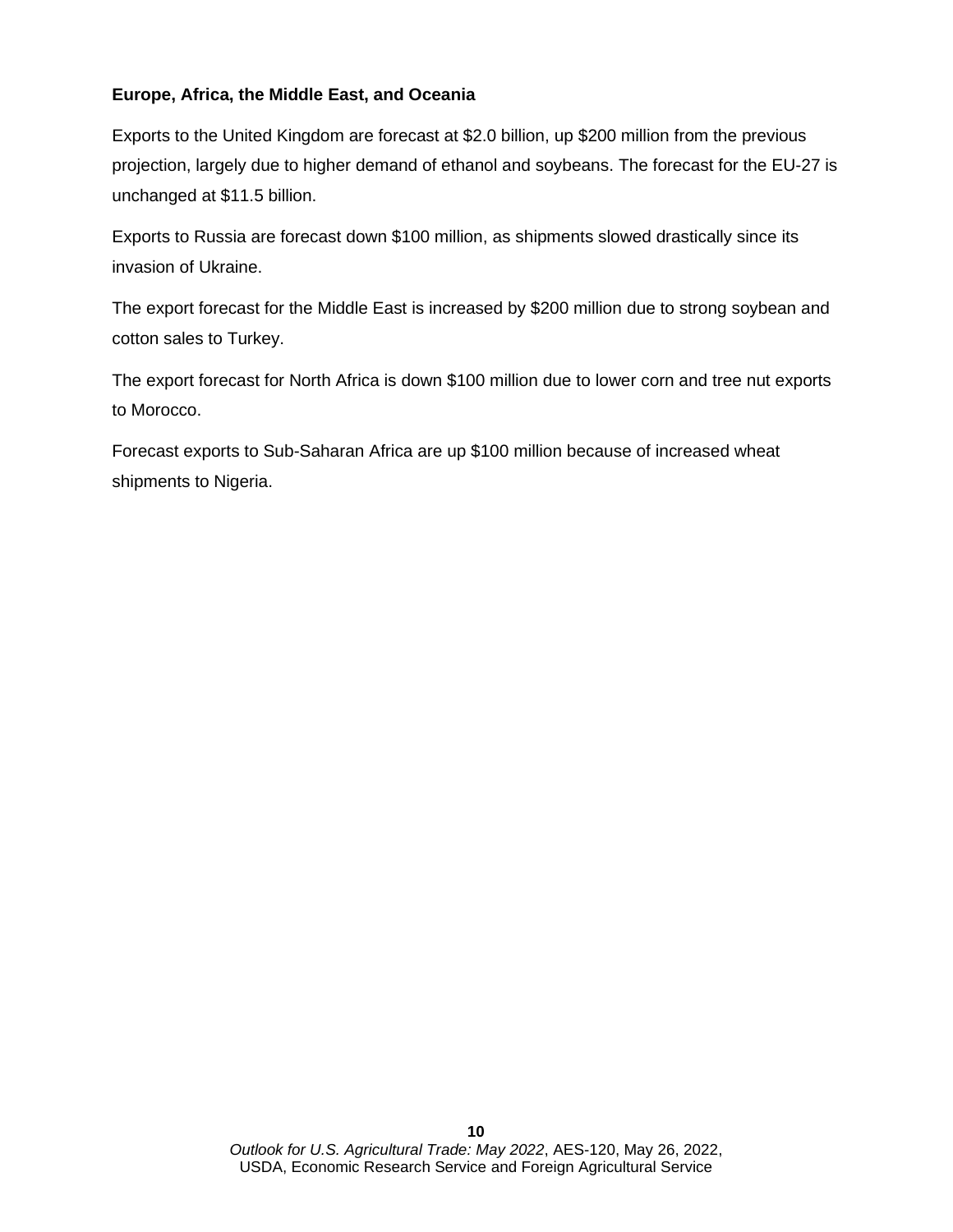|                           |        |                   |             | Share of |          | Forecast          |
|---------------------------|--------|-------------------|-------------|----------|----------|-------------------|
| Region and country 1/     |        | October-March     | Fiscal year | 2021     |          | Fiscal year 2022  |
|                           | 2021   | 2022              | 2021        | total    | February | May               |
|                           |        | -Billion dollars- |             | Percent  |          | -Billion dollars- |
| VALUE                     |        |                   |             |          |          |                   |
| Asia                      | 46.498 | 48.712            | 80.520      | 46.8     | 84.5     | 85.0              |
| East Asia                 | 36.222 | 38.462            | 61.738      | 35.9     | 66.1     | 66.3              |
| Japan                     | 6.462  | 7.527             | 13.598      | 7.9      | 14.8     | 15.0              |
| China                     | 22.163 | 23.211            | 33.406      | 19.4     | 36.0     | 36.0              |
| Hong Kong                 | 0.999  | 0.880             | 1.773       | 1.0      | 1.7      | 1.7               |
| Taiwan                    | 2.084  | 2.108             | 3.788       | 2.2      | 3.8      | 3.8               |
| South Korea               | 4.510  | 4.732             | 9.161       | 5.3      | 9.8      | 9.8               |
| Southeast Asia            | 7.633  | 7.493             | 14.579      | 8.5      | 14.0     | 14.3              |
| Indonesia                 | 1.680  | 1.397             | 3.092       | $1.8\,$  | 3.0      | 3.0               |
| Philippines               | 1.634  | 1.879             | 3.569       | 2.1      | 3.6      | 4.0               |
| Malaysia                  | 0.591  | 0.617             | 1.161       | 0.7      | 1.1      | 1.2               |
| Thailand                  | 1.033  | 0.991             | 1.696       | 1.0      | 1.8      | 1.8               |
| Vietnam                   | 1.979  | 1.615             | 3.584       | 2.1      | 3.6      | 3.4               |
| South Asia                | 2.643  | 2.757             | 4.203       | 2.4      | 4.4      | 4.4               |
| India                     | 0.915  | 1.388             | 1.646       | 1.0      | 1.8      | 2.2               |
| <b>Western Hemisphere</b> | 31.421 | 37.645            | 65.515      | 38.1     | 71.1     | 77.6              |
| North America             | 22.192 | 26.953            | 47.931      | 27.8     | 53.0     | 58.0              |
| Canada                    | 11.341 | 13.506            | 24.055      | 14.0     | 26.0     | 28.5              |
| Mexico                    | 10.851 | 13.446            | 23.877      | 13.9     | 27.0     | 29.5              |
| Caribbean                 | 2.094  | 2.547             | 4.254       | 2.5      | 4.4      | 5.0               |
| Dominican Republic        | 0.919  | 0.992             | 1.746       | 1.0      | 1.8      | 1.9               |
| Central America           | 2.722  | 3.557             | 5.602       | 3.3      | 5.6      | 6.5               |
| South America             | 4.414  | 4.588             | 7.728       | 4.5      | 8.1      | 8.1               |
| Brazil                    | 0.441  | 0.473             | 0.744       | 0.4      | 1.0      | 0.9               |
| Colombia                  | 1.782  | 2.215             | 3.041       | 1.8      | 3.5      | 3.6               |
| Peru                      | 0.663  | 0.461             | 1.019       | 0.6      | 1.0      | 1.0               |
| Venezuela                 | 0.317  | 0.304             | 0.655       | 0.4      | 0.6      | 0.6               |
| Europe/Eurasia            | 7.466  | 8.112             | 13.298      | 7.7      | 14.3     | 14.5              |
| European Union-27         | 6.085  | 6.624             | 10.536      | 6.1      | 11.5     | 11.5              |
| United Kingdom            | 0.845  | 0.977             | 1.719       | 1.0      | 1.8      | 2.0               |
| FSU-12 2/                 | 0.254  | 0.278             | 0.497       | 0.3      | 0.5      | 0.5               |
| Russia                    | 0.123  | 0.115             | 0.236       | 0.1      | 0.3      | 0.2               |
| <b>Middle East</b>        | 2.826  | 3.041             | 5.513       | 3.2      | 5.8      | 6.0               |
| Turkey                    | 0.560  | 0.891             | 1.203       | 0.7      | 1.4      | 1.6               |
| Saudi Arabia              | 0.750  | 0.710             | 1.332       | 0.8      | 1.3      | 1.3               |
| Africa                    | 3.024  | 3.277             | 5.126       | 3.0      | 5.6      | 5.6               |
| North Africa              | 2.109  | 2.169             | 2.892       | 1.7      | 3.3      | 3.2               |
| Egypt                     | 1.421  | 1.594             | 1.829       | 1.1      | 2.0      | 2.0               |
| Sub-Saharan Africa        | 0.915  | 1.107             | 2.233       | 1.3      | 2.3      | 2.4               |
| Nigeria                   | 0.265  | 0.341             | 0.627       | 0.4      | 0.7      | 0.8               |
| Oceania                   | 1.088  | 1.015             | 2.150       | $1.2$    | 2.1      | 2.1               |
| Total                     | 92.323 | 101.800           | 172.123     | 100.0    | 183.5    | 191.0             |

#### **Table 4–U.S. agricultural exports: Value by region, fiscal years 2021–22**

Notes: Totals may not add up due to rounding.

1/ Projections are based primarily on trend or recent average growth analysis. 2/ The 15 Republics of the Former Soviet Union (FSU), not including the 3 Baltic Republics: Estonia, Latvia, and Lithuania.

Sources: USDA, Economic Research Service and USDA, Foreign Agricultural Service analysis and forecasts using data from U.S. Department of Commerce, Bureau of the Census.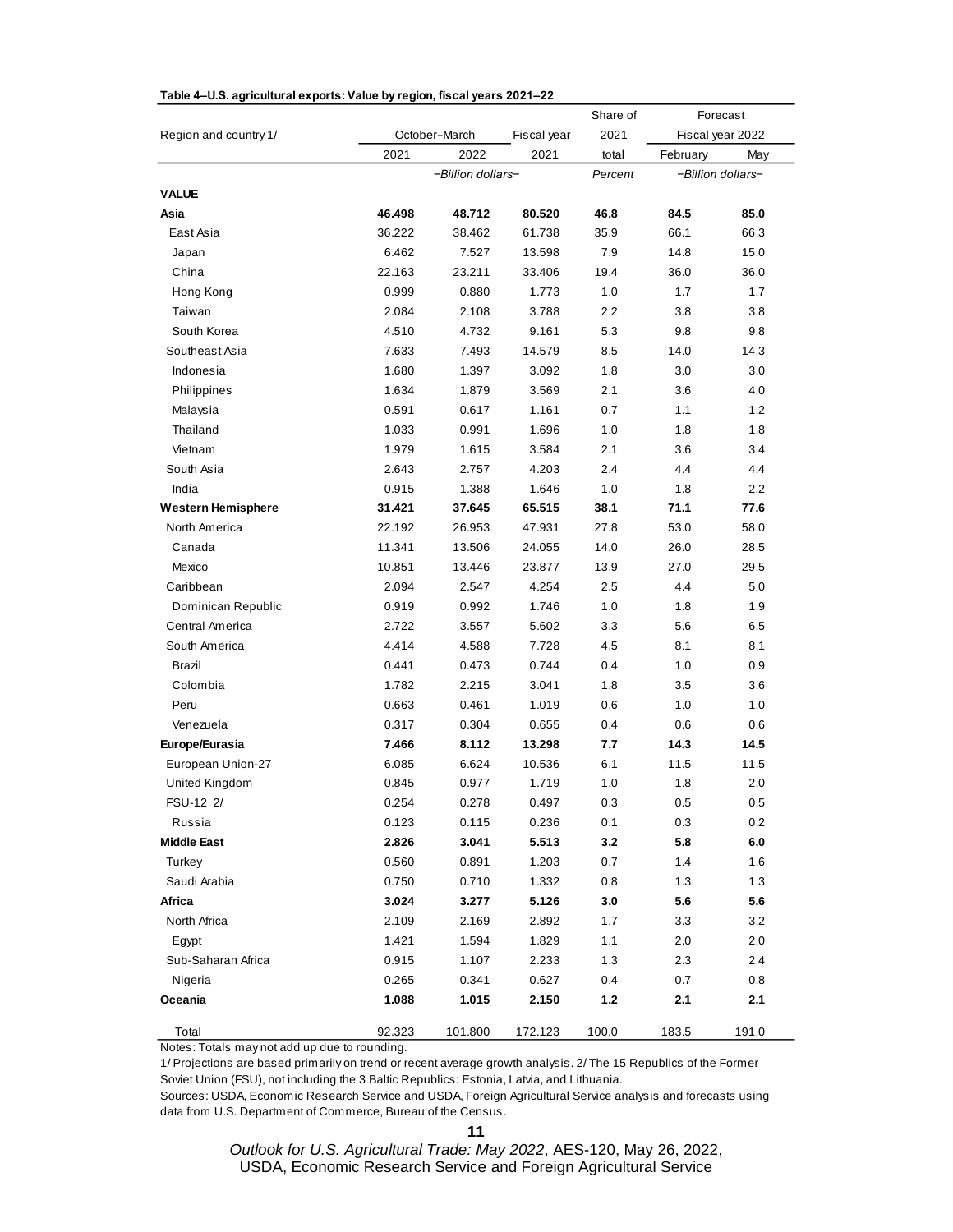# **Import Products**

U.S. agricultural imports in FY 2022 are forecast to increase to a record \$180.5 billion, raised \$8.0 billion from the February forecast. Import values are up more than 20 percent for the first half of FY 2022 compared to the previous year resulting from increases in imports of every commodity category.

The FY 2022 forecast for horticultural product imports is expected to increase to \$92.2 billion, \$3.2 billion above the previous forecast in February. Fresh and processed fruit imports are expected to rise by \$1.2 billion and \$1.0 billion, respectively, as import quantities of these products continue their long-running upward trend and unit values continue to increase. Imports of processed vegetables and distilled spirits are expected to increase \$200 million and \$300 million, respectively, from the previous forecast. This is due to a price increase as the volume of processed vegetable imports remains unchanged and the forecast for volume of distilled spirits is decreased slightly. The forecast for cut flowers and nursery stock is increased \$200 million as volumes continue to outpace last year's imports.

U.S. imports of sugar and tropical products are forecast to reach \$26.5 billion in FY 2022, a \$600 million upward adjustment from the previous forecast. Sweeteners and product imports are expected to be worth \$5.9 billion, rising \$400 million from the February forecast as demand for confections outpaces increased domestic production. Imports of coffee and products are forecast to be \$700 million more than the February forecast at \$8.0 billion. Import volumes remain constant against large increases to unit values resulting from tight global supplies after a season with drought and late freezes in Brazil and adversely large amounts of rain in Colombia.

Livestock, poultry, and dairy imports are raised \$2.0 billion to \$25.6 billion on higher estimates for most product groups. Higher volumes and unit values drive beef import estimates \$800 million higher on greater beef trimmings imports from Brazil. Cattle imports are down by \$200 million on lower volumes from Mexico. Poultry and poultry product imports are raised \$300 million to \$1.2 billion as strong prices are pulling in greater volumes. Pork imports are forecast \$200 million higher on tighter domestic supplies and stronger prices. Dairy imports are up \$100 million due to higher unit values and volumes of cheese and milk proteins.

The forecast for total oilseeds and oilseed product imports is up \$1.1 billion from the February forecast to \$14.5 billion. The increase is largely due to rising prices for vegetable oil imports given low global supplies reflecting recent droughts in South America and Canada as well as trade restrictions on Indonesian palm oil exports.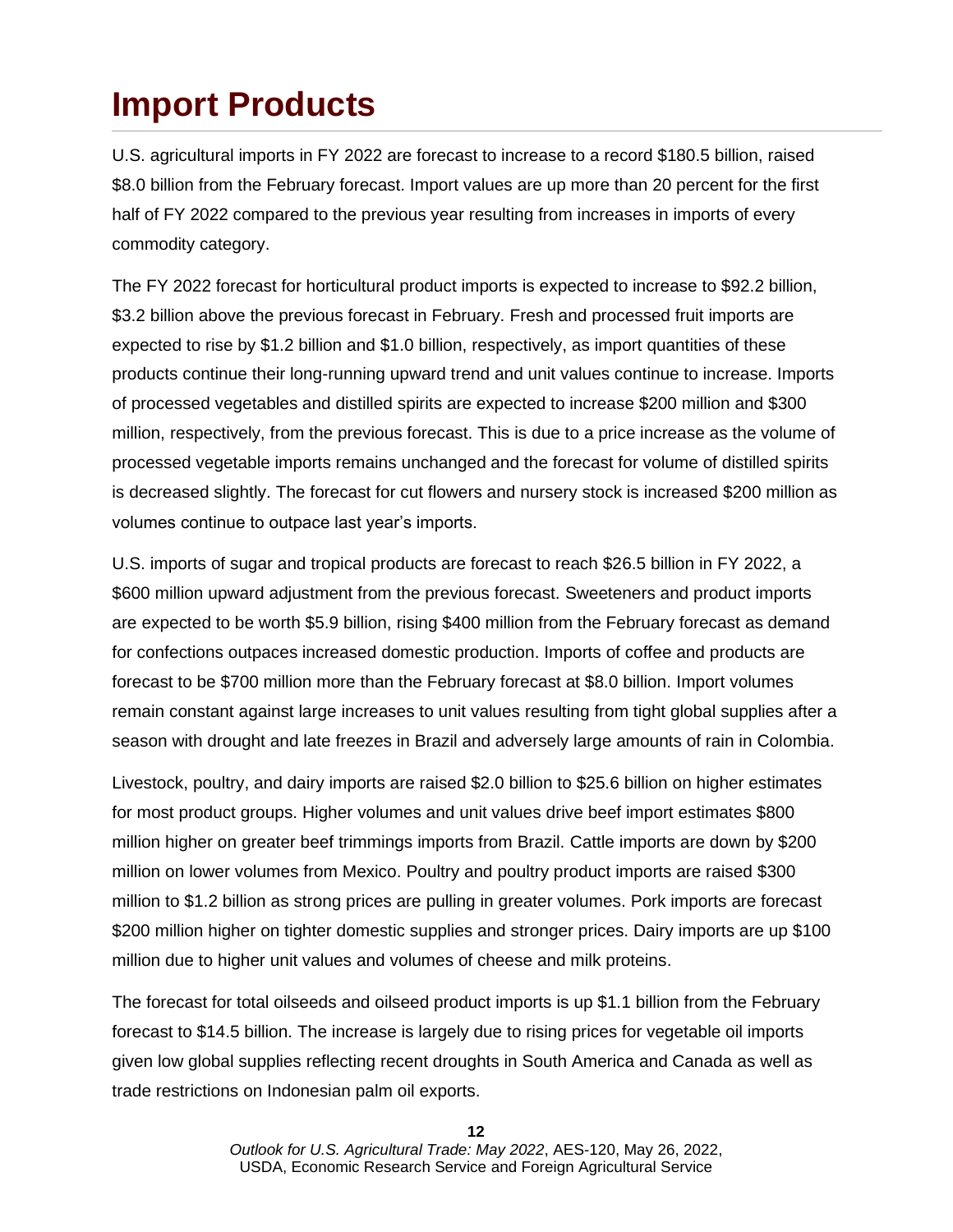The forecast for grains and feed product imports is up by \$1.2 billion from the February projection at \$17.8 billion for FY 2022. Grain product imports, such as baked goods, pastas, and other food preparation products, are forecast to increase \$600 million as values increase against steady import volumes. The remaining \$600 million increase in the forecast results from increased values of imports for grains such as rice, rye, and barley. Other imports are unchanged from the previous forecast at \$3.9 billion.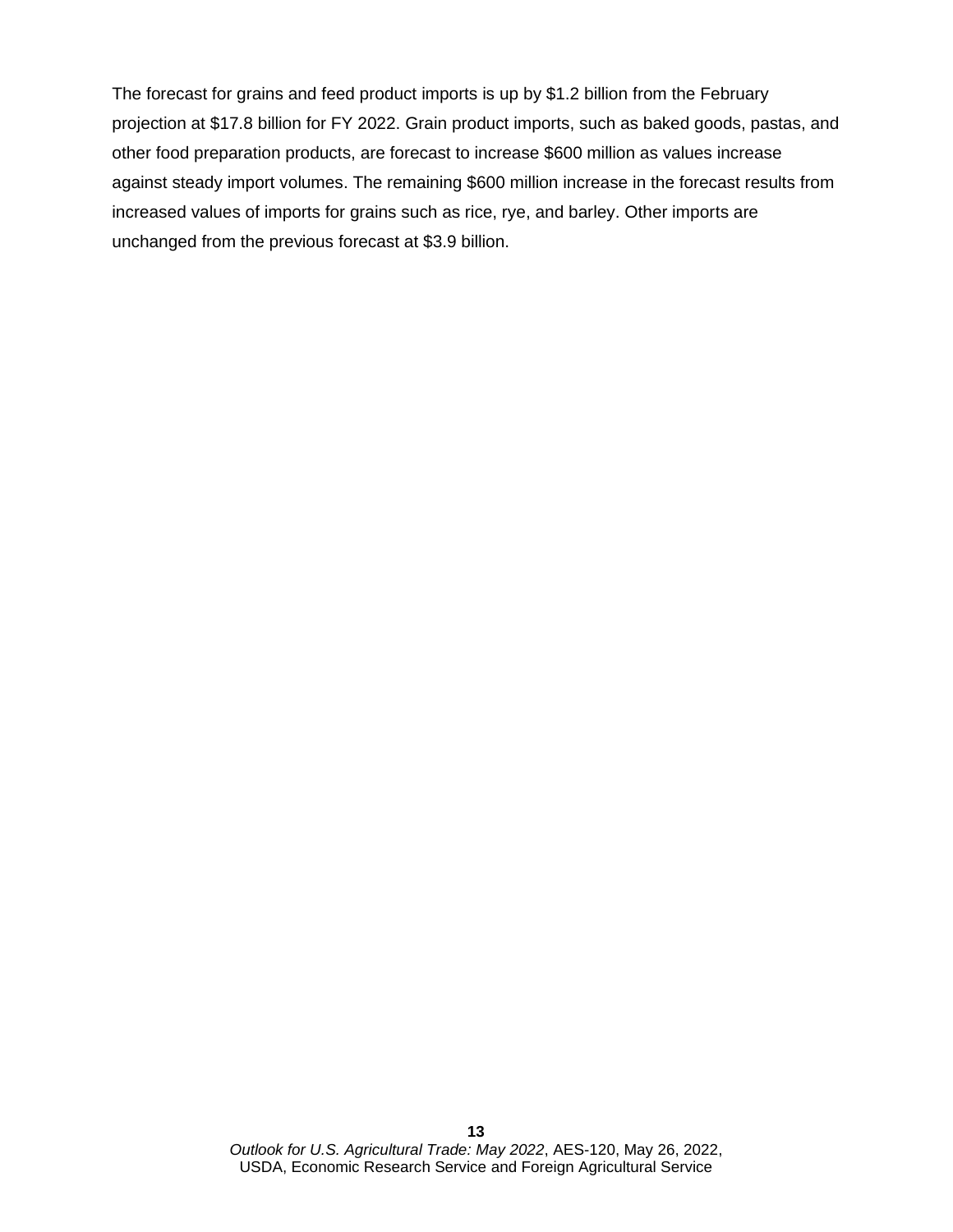| rable 0-0.0. agricultural imports. Value and volume by commodity, hocal years 2021-22 |         |               |                       |          |                  |
|---------------------------------------------------------------------------------------|---------|---------------|-----------------------|----------|------------------|
|                                                                                       |         | October-March |                       |          | Forecast         |
| Commodity                                                                             |         | FY 2022       | Fiscal year           |          | Fiscal year 2022 |
| <b>VALUE</b>                                                                          | FY 2021 |               | 2021                  | February | May              |
|                                                                                       |         |               | -Billion dollars -    |          |                  |
| Livestock, dairy, and poultry                                                         | 9.211   | 13.049        | 20.972                | 23.6     | 25.6             |
| Livestock and meats                                                                   | 7.132   | 10.313        | 16.354                | 18.7     | 20.3             |
| Cattle and calves                                                                     | 0.856   | 0.942         | 1.557                 | 2.0      | 1.8              |
| Swine                                                                                 | 0.213   | 0.268         | 0.531                 | 0.5      | 0.6              |
| Beef and yeal                                                                         | 2.980   | 4.678         | 7.423                 | 8.7      | 9.5              |
| Pork                                                                                  | 0.865   | 1.292         | 1.968                 | 2.3      | 2.5              |
| Poultry                                                                               | 0.396   | 0.609         | 0.893                 | 0.9      | 1.2              |
| Dairy products                                                                        | 1.684   | 2.126         | 3.724                 | 4.0      | 4.1              |
| Cheese                                                                                | 0.659   | 0.744         | 1.430                 | 1.6      | 1.7              |
| Grains and feed                                                                       | 7.486   | 9.013         | 15.752                | 16.6     | 17.8             |
| Grain products                                                                        | 5.367   | 6.376         | 11.195                | 12.0     | 12.6             |
| <b>Oilseeds and products</b>                                                          | 5.280   | 7.911         | 12.600                | 13.5     | 14.5             |
| Vegetable oils                                                                        | 3.032   | 4.929         | 7.610                 | 8.8      | 9.9              |
| Horticulture products                                                                 | 41.658  | 47.452        | 86.147                | 89.0     | 92.2             |
| Fruits, fresh                                                                         | 8.188   | 9.711         | 15.513                | 16.3     | 17.5             |
| Fruits, processed                                                                     | 3.069   | 3.877         | 6.451                 | 6.5      | 7.5              |
| Fruit juices                                                                          | 1.055   | 1.389         | 2.142                 | 2.1      | 2.4              |
| Nuts, whole and processed                                                             | 1.341   | 1.613         | 2.856                 | 2.9      | 2.9              |
| Vegetables, fresh                                                                     | 5.683   | 5.861         | 10.513                | 10.7     | 10.7             |
| Vegetables, processed                                                                 | 3.136   | 3.582         | 6.513                 | 6.8      | 7.0              |
| Wine                                                                                  | 3.198   | 3.594         | 7.485                 | 7.7      | 7.7              |
| Malt beer                                                                             | 2.944   | 3.106         | 6.377                 | 6.4      | 6.4              |
| Distilled spirits                                                                     | 4.314   | 5.360         | 9.804                 | 10.4     | 10.7             |
| Essential oils                                                                        | 2.092   | 2.203         | 4.413                 | 4.4      | 4.4              |
| Cut flowers and nursery stock                                                         | 1.371   | 1.693         | 2.825                 | 2.9      | 3.1              |
| Sugar and tropical products                                                           | 11.211  | 13.401        | 23.918                | 25.9     | 26.5             |
| Sweeteners and products                                                               | 2.418   | 3.076         | 5.365                 | 5.5      | 5.9              |
| Confections                                                                           | 0.997   | 1.269         | 2.214                 | 2.2      | 2.5              |
| Cocoa and products                                                                    | 2.674   | 2.747         | 5.353                 | 5.5      | 5.5              |
| Coffee and products                                                                   | 2.933   | 4.280         | 6.733                 | 7.3      | 8.0              |
| Other imports 1/                                                                      | 2.009   | 2.004         | 3.902                 | 3.9      | 3.9              |
|                                                                                       |         |               |                       |          |                  |
| <b>Total agricultural imports</b>                                                     | 76.855  | 92.829        | 163.291               | 172.5    | 180.5            |
| <b>VOLUME</b>                                                                         |         |               |                       |          |                  |
|                                                                                       |         |               | -Million metric tons- |          |                  |
| Cattle and calves 2/                                                                  | 0.566   | 0.518         | 1.824                 | 2.0      | 1.8              |
| Swine 2/                                                                              | 1.487   | 1.635         | 6.518                 | 5.9      | 6.6              |
| Beef and veal                                                                         | 0.234   | 0.292         | 1.073                 | 1.2      | 1.2              |
| Pork                                                                                  | 0.108   | 0.156         | 0.457                 | 0.6      | 0.6              |
| Fruits, fresh                                                                         | 6.312   | 6.679         | 12.928                | 13.1     | 13.3             |
| Fruits, processed                                                                     | 0.997   | 1.098         | 2.062                 | 2.2      | 2.2              |
| Fruit juices 3/                                                                       | 2.255   | 2.763         | 4.456                 | 4.7      | 5.0              |
| Vegetables, fresh                                                                     | 4.916   | 4.915         | 8.910                 | 9.3      | 8.9              |
| Vegetables, processed                                                                 | 2.306   | 2.582         | 4.755                 | 5.0      | 5.0              |
| Vegetable oils 3/                                                                     | 2.309   | 2.777         | 5.189                 | 5.4      | 5.4              |
| Wine 3/                                                                               | 0.793   | 0.785         | 1.727                 | 1.7      | 1.7              |
| Malt beer 3/                                                                          | 2.176   | 2.239         | 4.658                 | 4.5      | 4.7              |
| Distilled spirits 4/                                                                  | 0.454   | 0.476         | 0.931                 | 1.1      | 1.0              |
| Cocoa and products                                                                    | 0.755   | 0.694         | 1.490                 | 1.5      | 1.4              |
| Coffee and products                                                                   | 0.761   | 0.813         | 1.632                 | 1.7      | 1.6              |

#### **Table 5–U.S. agricultural imports: Value and volume by commodity, fiscal years 2021–22**

Notes: Totals may not add due to rounding.

1/Largely unmanufactured tobacco, planting seeds, mineral and aerated waters, and ethanol. 2/ Million head. 3/ Billion liters. 4/ Proof gallon equivalent liters.

Sources: USDA, Economic Research Service and USDA, Foreign Agricultural Service analysis and forecasts using data from U.S. Department of Commerce, Bureau of the Census.

**14**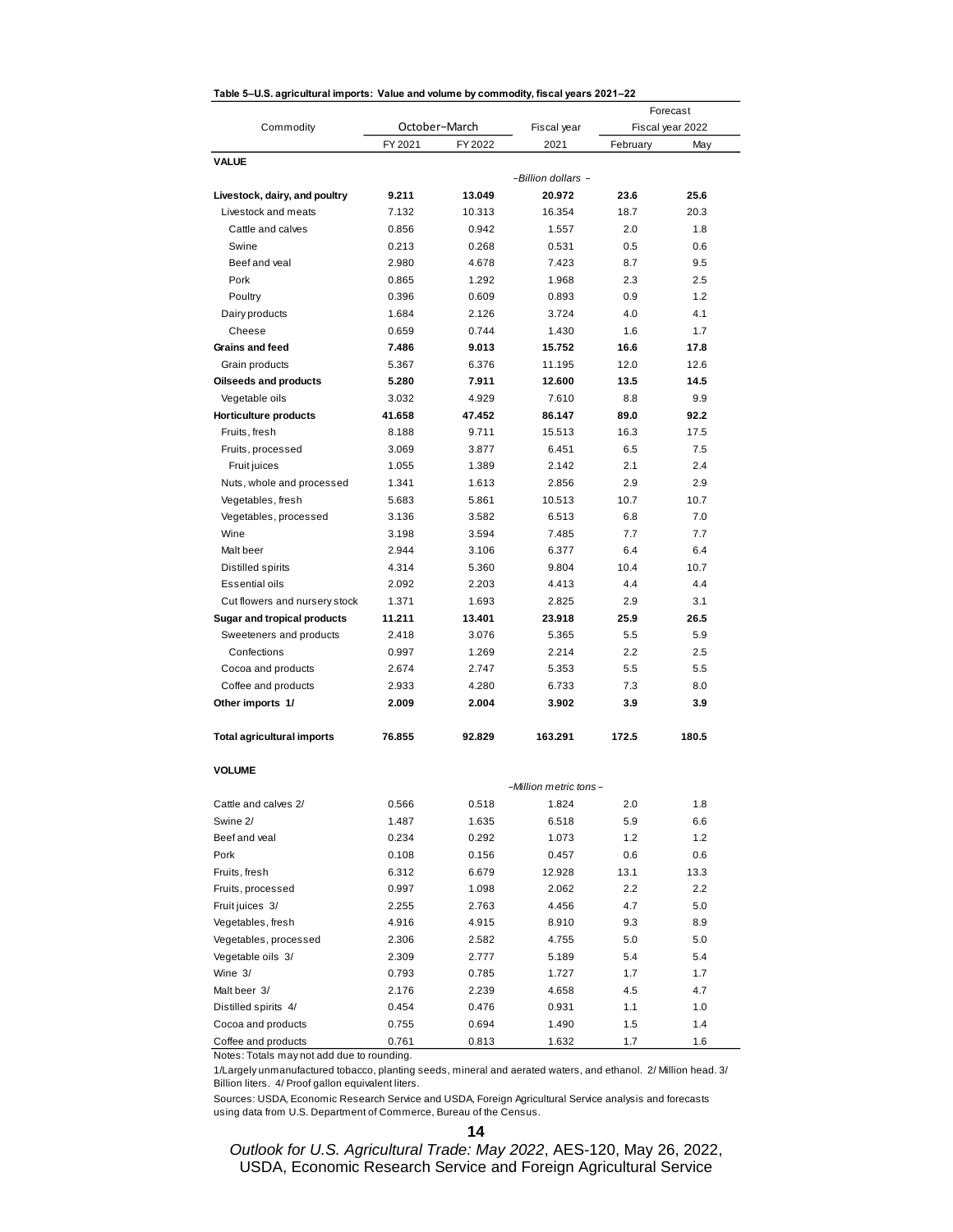# **Regional Imports**

### Outlook for Fiscal Year 2022 Imports

### **Western Hemisphere**

Regional imports from the Western Hemisphere are forecast to increase by \$7.2 billion from the previous forecast of \$98.9 billion to \$106.1 billion. Mexico is expected to remain the largest foreign supplier of agricultural goods to the United States, with Canada being second, and the EU just behind as the third largest. Mexico's sales are forecast to be \$42.9 billion, increasing \$3.5 billion from the February forecast due to forecast increases in fresh and processed fruit, processed vegetables, and distilled spirits among other products. The forecast value of U.S. agricultural imports from Canada is increased by \$1.5 billion to \$34.8 billion from the February projection, based on upward adjustments to imports of baked goods, cereal products, and oilseed products.

Imports from South America in FY 2022 are projected to rise \$2.2 billion from the February forecast to \$20.1 billion. Imports from Brazil are expected to increase \$900 million from the previous forecast due to greater expected sales values of coffee and beef products, while Chile (up \$200 million), Colombia (up \$300 million), and Peru (up \$600 million) are expected to supply more agricultural products than were forecast in February. These increases are attributed to expected increases in imports of poultry, cut flowers and nursery stock, coffee, and fresh fruit from those countries.

### **Europe**

Imports from the EU for FY 2022 are forecast to be \$33.0 billion, a \$200 million increase from the February forecast due to expected increases in import values of confections and dairy products.

### **Asia**

Imports from Asia in FY 2022 are expected to be \$600 million higher than the previous forecast, totaling \$27.4 billion as the price of vegetable oil products from Indonesia and other Southeast Asian countries continue to rise as a result of tight global supplies due to continued growth in global demand.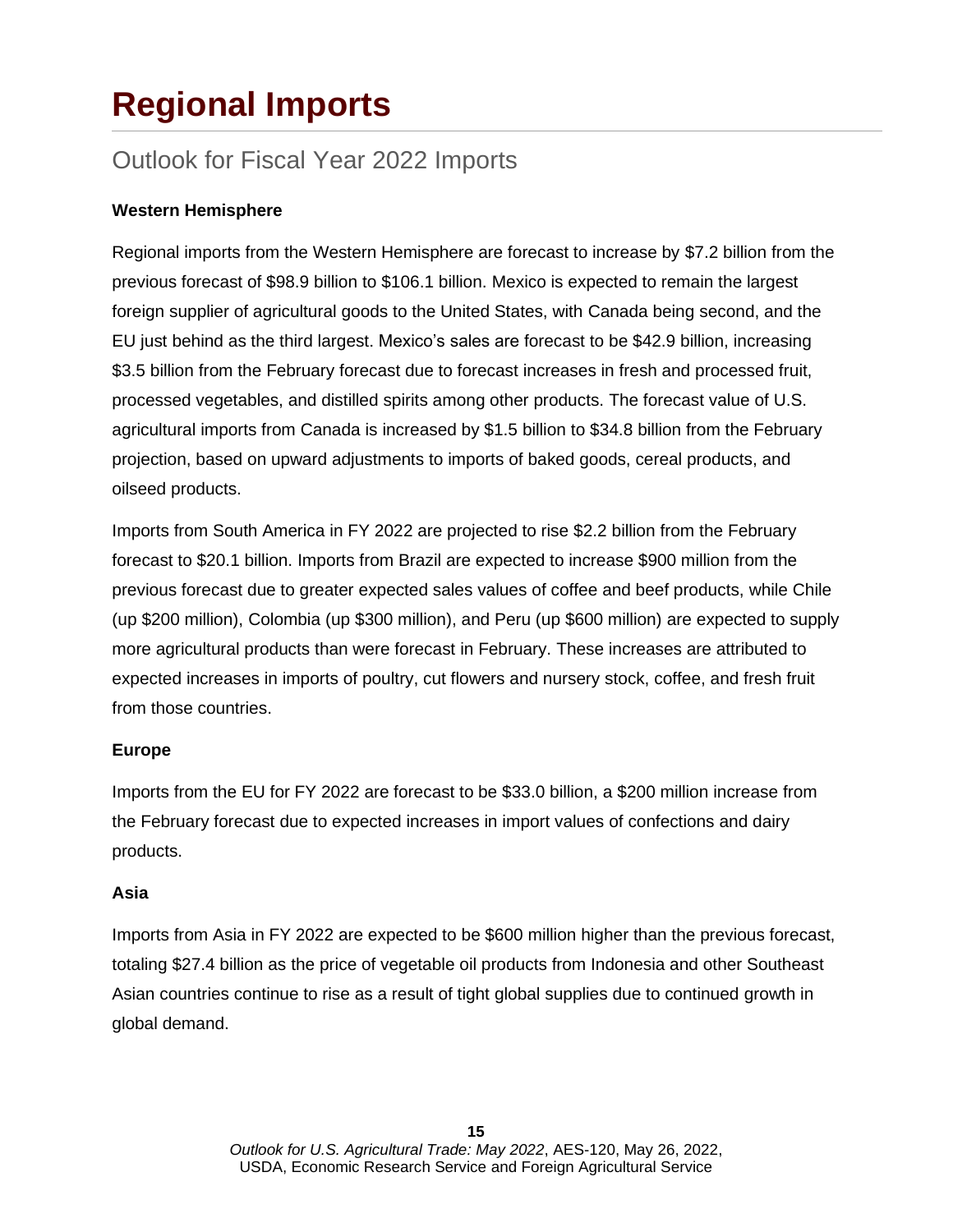### **Oceania, Africa, and the Middle East**

Imports from Oceania (\$6.3 billion), Africa (\$3.7 billion), and the Middle East (\$1.9 billion) are expected to remain unchanged from the February forecast.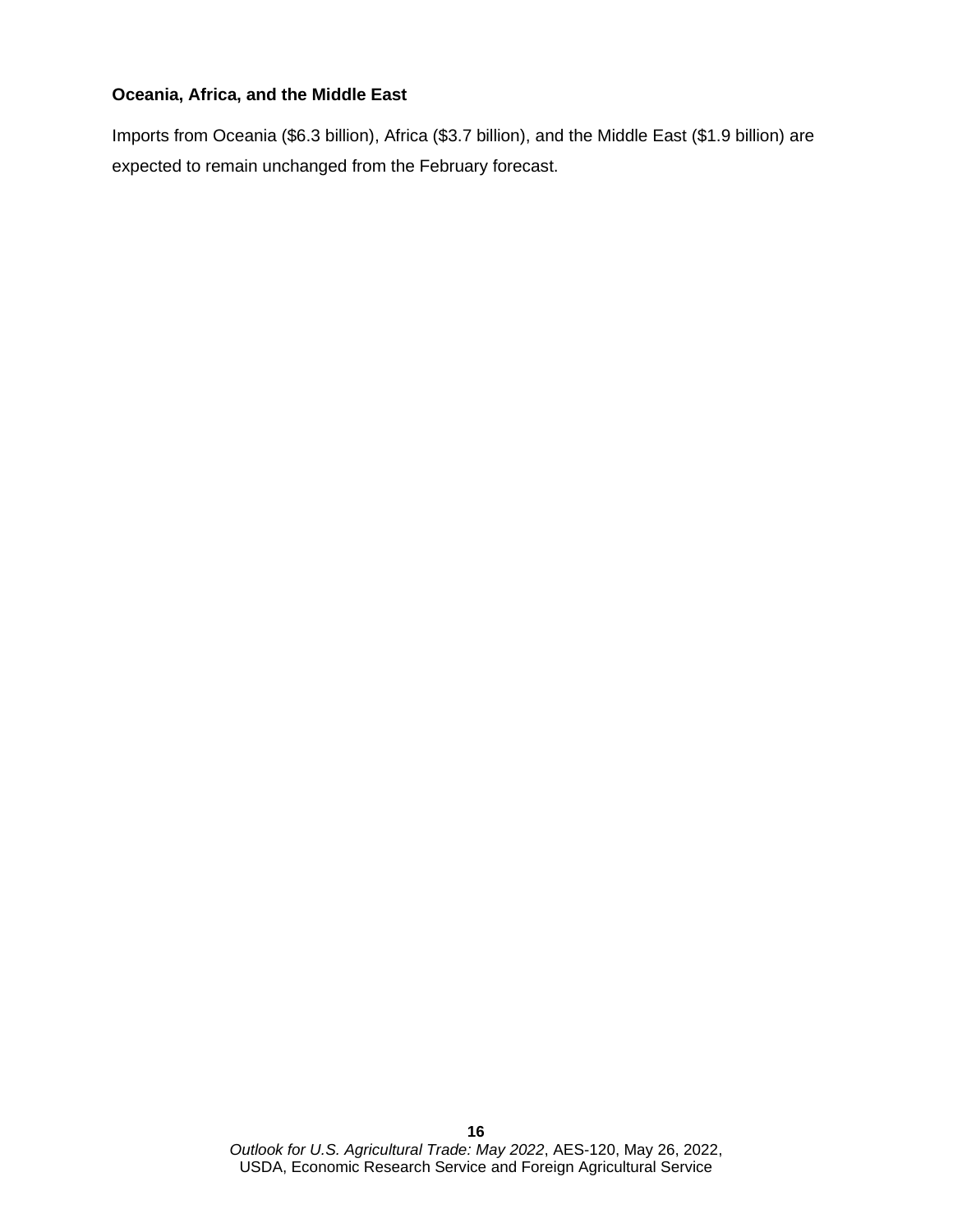|                              |         |                                                                                                                                                                                                                                                                                                                                                                                                                                                                                                                                                                                                                                                                       |         |                  | Forecast |
|------------------------------|---------|-----------------------------------------------------------------------------------------------------------------------------------------------------------------------------------------------------------------------------------------------------------------------------------------------------------------------------------------------------------------------------------------------------------------------------------------------------------------------------------------------------------------------------------------------------------------------------------------------------------------------------------------------------------------------|---------|------------------|----------|
| Region and country           |         | October-March<br>Fiscal year<br>FY 2022<br>2021<br>---Billion dollars---<br>91.487<br>53.738<br>16.828<br>29.489<br>21.453<br>36.463<br>3.399<br>6.493<br>0.838<br>1.707<br>1.277<br>2.353<br>1.284<br>2.433<br>1.879<br>0.895<br>11.162<br>17.163<br>0.852<br>1.531<br>3.031<br>4.520<br>1.840<br>2.962<br>2.020<br>3.142<br>2.252<br>2.923<br>1.167<br>2.085<br>17.044<br>33.180<br>15.982<br>31.159<br>1.063<br>2.021<br>24.380<br>13.720<br>6.946<br>3.897<br>2.369<br>3.949<br>1.529<br>2.997<br>8.087<br>13.981<br>2.268<br>3.050<br>0.480<br>0.949<br>1.563<br>2.746<br>1.207<br>2.349<br>2.569<br>4.886<br>1.736<br>3.453<br>1.511<br>3.045<br>3.712<br>6.329 |         | Fiscal year 2022 |          |
|                              | FY 2021 |                                                                                                                                                                                                                                                                                                                                                                                                                                                                                                                                                                                                                                                                       |         | February         | May      |
| <b>VALUE</b>                 |         |                                                                                                                                                                                                                                                                                                                                                                                                                                                                                                                                                                                                                                                                       |         |                  |          |
|                              |         |                                                                                                                                                                                                                                                                                                                                                                                                                                                                                                                                                                                                                                                                       |         |                  |          |
| <b>Western Hemisphere</b>    | 44.027  |                                                                                                                                                                                                                                                                                                                                                                                                                                                                                                                                                                                                                                                                       |         | 98.9             | 106.1    |
| Canada                       | 13.375  |                                                                                                                                                                                                                                                                                                                                                                                                                                                                                                                                                                                                                                                                       |         | 33.3             | 34.8     |
| Mexico                       | 18.056  |                                                                                                                                                                                                                                                                                                                                                                                                                                                                                                                                                                                                                                                                       |         | 39.4             | 42.9     |
| Central America              | 2.824   |                                                                                                                                                                                                                                                                                                                                                                                                                                                                                                                                                                                                                                                                       |         | 6.9              | 6.9      |
| Costa Rica                   | 0.797   |                                                                                                                                                                                                                                                                                                                                                                                                                                                                                                                                                                                                                                                                       |         | 1.7              | 1.7      |
| Guatemala                    | 1.075   |                                                                                                                                                                                                                                                                                                                                                                                                                                                                                                                                                                                                                                                                       |         | 2.6              | 2.6      |
| <b>Other Central America</b> | 0.953   |                                                                                                                                                                                                                                                                                                                                                                                                                                                                                                                                                                                                                                                                       |         | 2.7              | 2.7      |
| Caribbean                    | 0.877   |                                                                                                                                                                                                                                                                                                                                                                                                                                                                                                                                                                                                                                                                       |         | 1.8              | 1.8      |
| South America                | 8.895   |                                                                                                                                                                                                                                                                                                                                                                                                                                                                                                                                                                                                                                                                       |         | 17.9             | 20.1     |
| Argentina                    | 0.635   |                                                                                                                                                                                                                                                                                                                                                                                                                                                                                                                                                                                                                                                                       |         | 1.6              | 1.6      |
| Brazil                       | 2.243   |                                                                                                                                                                                                                                                                                                                                                                                                                                                                                                                                                                                                                                                                       |         | 5.1              | 6.0      |
| Chile                        | 1.560   |                                                                                                                                                                                                                                                                                                                                                                                                                                                                                                                                                                                                                                                                       |         | 3.2              | 3.4      |
| Colombia                     | 1.549   |                                                                                                                                                                                                                                                                                                                                                                                                                                                                                                                                                                                                                                                                       |         | 3.5              | 3.8      |
| Peru                         | 1.835   |                                                                                                                                                                                                                                                                                                                                                                                                                                                                                                                                                                                                                                                                       |         | 3.0              | 3.6      |
| <b>Other South America</b>   | 1.073   |                                                                                                                                                                                                                                                                                                                                                                                                                                                                                                                                                                                                                                                                       |         | 1.5              | 1.7      |
| <b>Europe and Eurasia</b>    | 15.086  |                                                                                                                                                                                                                                                                                                                                                                                                                                                                                                                                                                                                                                                                       |         | 34.9             | 35.1     |
| European Union-27            | 14.128  |                                                                                                                                                                                                                                                                                                                                                                                                                                                                                                                                                                                                                                                                       |         | 32.8             | 33.0     |
| United Kingdom               | 0.959   |                                                                                                                                                                                                                                                                                                                                                                                                                                                                                                                                                                                                                                                                       |         | 2.1              | 2.1      |
| Asia                         | 11.168  |                                                                                                                                                                                                                                                                                                                                                                                                                                                                                                                                                                                                                                                                       |         | 26.8             | 27.4     |
| East Asia                    | 3.330   |                                                                                                                                                                                                                                                                                                                                                                                                                                                                                                                                                                                                                                                                       |         | 7.1              | 7.1      |
| China                        | 1.955   |                                                                                                                                                                                                                                                                                                                                                                                                                                                                                                                                                                                                                                                                       |         | 4.0              | 4.0      |
| Other East Asia              | 1.374   |                                                                                                                                                                                                                                                                                                                                                                                                                                                                                                                                                                                                                                                                       |         | 3.1              | 3.1      |
| Southeast Asia               | 6.149   |                                                                                                                                                                                                                                                                                                                                                                                                                                                                                                                                                                                                                                                                       |         | 16.1             | 16.7     |
| Indonesia                    | 1.173   |                                                                                                                                                                                                                                                                                                                                                                                                                                                                                                                                                                                                                                                                       |         | 4.7              | 5.2      |
| Malaysia                     | 0.454   |                                                                                                                                                                                                                                                                                                                                                                                                                                                                                                                                                                                                                                                                       |         | 1.0              | 1.0      |
| Thailand                     | 1.286   |                                                                                                                                                                                                                                                                                                                                                                                                                                                                                                                                                                                                                                                                       |         | 3.0              | 3.0      |
| Vietnam                      | 1.004   |                                                                                                                                                                                                                                                                                                                                                                                                                                                                                                                                                                                                                                                                       |         | 2.3              | 2.3      |
| <b>Other Southeast Asia</b>  | 2.232   |                                                                                                                                                                                                                                                                                                                                                                                                                                                                                                                                                                                                                                                                       |         | 5.1              | 5.2      |
| South Asia                   | 1.689   |                                                                                                                                                                                                                                                                                                                                                                                                                                                                                                                                                                                                                                                                       |         | 3.6              | 3.6      |
| India                        | 1.484   |                                                                                                                                                                                                                                                                                                                                                                                                                                                                                                                                                                                                                                                                       |         | 3.1              | 3.1      |
| Oceania                      | 2.738   |                                                                                                                                                                                                                                                                                                                                                                                                                                                                                                                                                                                                                                                                       |         | 6.3              | 6.3      |
| Australia                    | 1.452   | 1.957                                                                                                                                                                                                                                                                                                                                                                                                                                                                                                                                                                                                                                                                 | 3.286   | 3.2              | 3.2      |
| New Zealand                  | 1.156   | 1.612                                                                                                                                                                                                                                                                                                                                                                                                                                                                                                                                                                                                                                                                 | 2.804   | 3.1              | 3.1      |
| Africa                       | 1.760   | 1.779                                                                                                                                                                                                                                                                                                                                                                                                                                                                                                                                                                                                                                                                 | 3.598   | 3.7              | 3.7      |
| Sub-Saharan Africa           | 1.403   | 1.355                                                                                                                                                                                                                                                                                                                                                                                                                                                                                                                                                                                                                                                                 | 2.862   | 2.8              | 2.8      |
| Côte d'Ivoire                | 0.589   | 0.363                                                                                                                                                                                                                                                                                                                                                                                                                                                                                                                                                                                                                                                                 | 1.037   | 1.0              | 1.0      |
| <b>Middle East</b>           | 0.942   | 1.211                                                                                                                                                                                                                                                                                                                                                                                                                                                                                                                                                                                                                                                                 | 1.871   | 1.9              | 1.9      |
| Turkey                       | 0.591   | 0.857                                                                                                                                                                                                                                                                                                                                                                                                                                                                                                                                                                                                                                                                 | 1.211   | 1.3              | 1.3      |
|                              |         |                                                                                                                                                                                                                                                                                                                                                                                                                                                                                                                                                                                                                                                                       |         |                  |          |
| World total                  | 76.855  | 92.829                                                                                                                                                                                                                                                                                                                                                                                                                                                                                                                                                                                                                                                                | 163.291 | 172.5            | 180.5    |

#### **Table 6–U.S. agricultural imports: Value by region, fiscal years 2021–22**

Notes: Totals may not add due to rounding.

Sources: USDA, Economic Research Service and USDA, Foreign Agricultural Service analysis and forecasts using data from U.S. Department of Commerce, Bureau of the Census.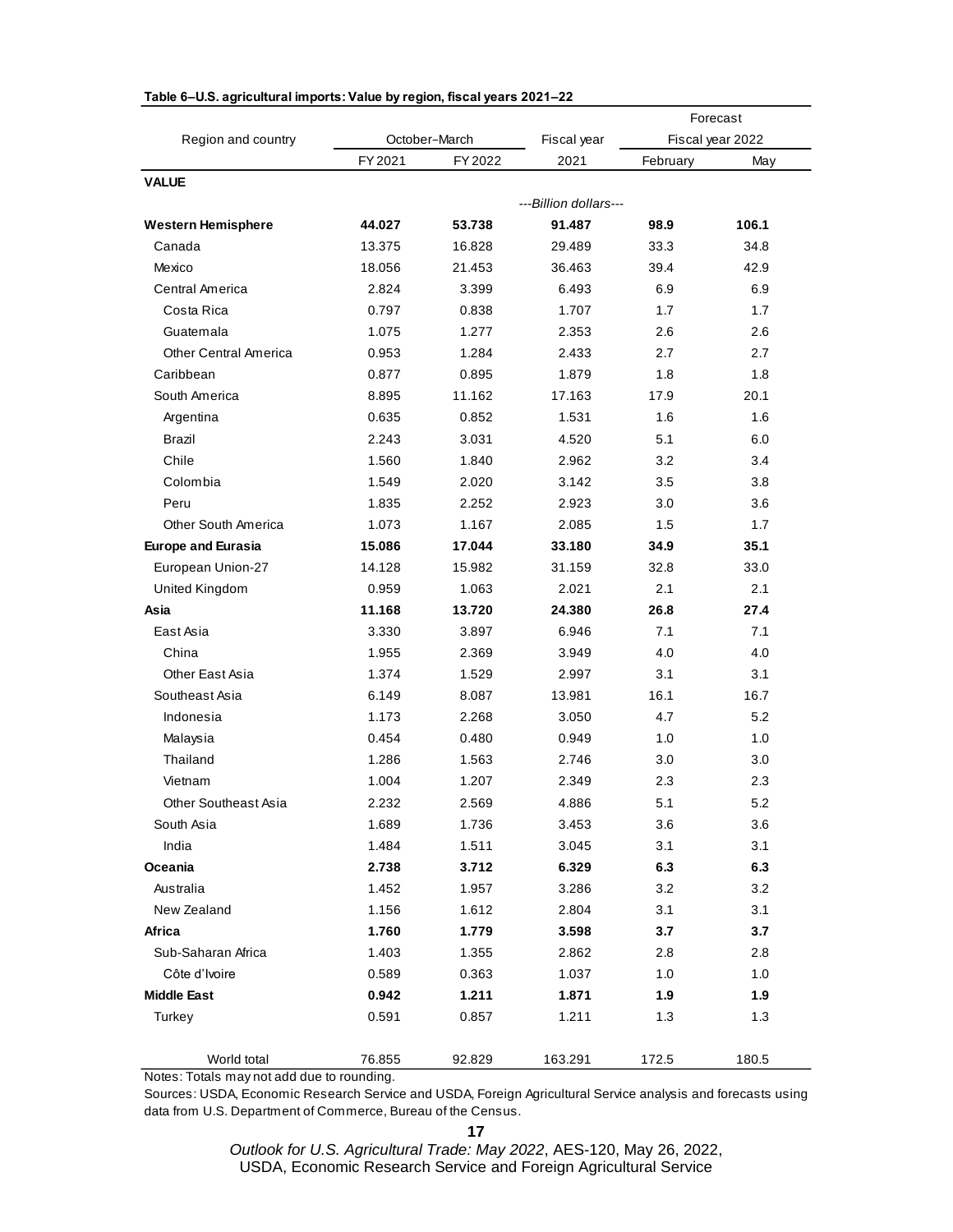# **Reliability Tables**

| Table 7-Reliability of quarterly U.S. export projections, by commodity and quarter |                                                      |           |                       |         |          |                  |                |                  |                         |                           |
|------------------------------------------------------------------------------------|------------------------------------------------------|-----------|-----------------------|---------|----------|------------------|----------------|------------------|-------------------------|---------------------------|
|                                                                                    | Root mean squared error (RMSE) 1/<br>Forecast errors |           |                       |         |          |                  |                |                  |                         |                           |
|                                                                                    |                                                      |           | Fiscal year 2017-2021 |         |          |                  |                | Fiscal year 2021 |                         |                           |
| Commodity                                                                          | Aug.                                                 | Nov.      | Feb.                  | May     | Aug.     | Aug.             | Nov.           | Feb.             | May                     | Aug.                      |
|                                                                                    |                                                      |           |                       |         |          |                  |                |                  |                         |                           |
| <b>Export value</b>                                                                |                                                      |           | <b>RMSE</b>           |         |          |                  |                | Percent          |                         |                           |
| <b>Grains and feeds</b>                                                            | 5.6                                                  | 3.8       | 3.1                   | $1.2$   | 0.4      | -27              | $-17$          | $-11$            | -3                      | 1                         |
| Wheat                                                                              | 1.0                                                  | 1.0       | 0.7                   | 0.4     | 0.3      | $-17$            | $-14$          | $-5$             | $-5$                    | $-2$                      |
| Rice                                                                               | 0.1                                                  | 0.2       | 0.2                   | 0.1     | 0.0      | $-7$             | $-7$           | $-2$             | $-2$                    | $-2$                      |
| Corn                                                                               | 4.2                                                  | 2.6       | 2.2                   | 0.8     | 0.3      | -48              | $-24$          | $-20$            | $-2$                    | $\overline{\mathbf{4}}$   |
| Sorghum 2/                                                                         | NA                                                   | ΝA        | NA                    | ΝA      | NA       | ΝA               | NA             | <b>NA</b>        | 21                      | 11                        |
| Feeds and fodder                                                                   | 0.6                                                  | 0.5       | 0.7                   | 0.6     | 0.2      | $-11$            | -11            | $-11$            | $-11$                   | -4                        |
| <b>Oilseeds and products</b>                                                       | 4.6                                                  | 1.6       | 1.1                   | 1.6     | 1.4      | -23              | -4             | 1                | $\overline{\mathbf{r}}$ | 6                         |
| Soybeans                                                                           | 3.7                                                  | 1.7       | 1.0                   | 1.4     | 1.4      | $-23$            | $-1$           | 3                | 9                       | 9                         |
| Soybean meal                                                                       | 0.9                                                  | 0.6       | 0.5                   | 0.3     | 0.1      | $-28$            | -12            | 1                | 6                       | 4                         |
| Soybean oil                                                                        | 0.2                                                  | 0.2       | 0.2                   | 0.2     | $_{0.0}$ | 8                | 20             | 43               | 43                      | -4                        |
| Livestock, poultry, and dairy                                                      | 2.6                                                  | 2.4       | 2.1                   | 1.3     | 0.4      | -13              | $-13$          | $-12$            | -8                      | $-2$                      |
| Livestock products                                                                 | 1.8                                                  | 1.8       | 1.4                   | 1.0     | 0.3      | $-13$            | $-13$          | $-12$            | -8                      | $-2$                      |
| Beef and veal                                                                      | 1.2                                                  | 1.0       | 0.8                   | 0.6     | 0.2      | $-20$            | $-18$          | $-15$            | $-12$                   | $-3$                      |
| Pork                                                                               | 0.4                                                  | 0.3       | 0.2                   | 0.2     | 0.2      | 0                | -3             | $-3$             | 3                       | $\ensuremath{\mathsf{3}}$ |
| Beef and pork variety meats                                                        | 0.2                                                  | 0.2       | 0.2                   | 0.1     | 0.1      | -13              | $-17$          | $-17$            | -7                      | $-7$                      |
| Hides, skins, and furs                                                             | 0.3                                                  | 0.3       | 0.2                   | 0.2     | 0.1      | -7               | $-17$          | $-17$            | $-26$                   | $-17$                     |
| Poultry and products                                                               | 0.4                                                  | 0.4       | 0.4                   | 0.3     | 0.1      | $-15$            | $-13$          | $-12$            | -8                      | $-3$                      |
| <b>Broiler</b> meat                                                                | 0.3                                                  | 0.2       | 0.3                   | 0.3     | 0.1      | $-13$            | $-11$          | $-11$            | $-11$                   | -5                        |
| Dairy products                                                                     | 0.6                                                  | 0.5       | 0.4                   | 0.2     | 0.1      | $-10$            | -10            | $-11$            | $-4$                    | 0                         |
| Tobacco, unmanufactured                                                            | 0.2                                                  | 0.2       | 0.2                   | 0.2     | 0.1      | -34              | -34            | -44              | $-34$                   | -15                       |
| Cotton 3/                                                                          | 1.4                                                  | 1.1       | 0.7                   | 0.4     | 0.2      | -19              | -15            | $-5$             | $-2$                    | 1                         |
| <b>Planting seeds</b>                                                              | 0.2                                                  | 0.2       | 0.2                   | 0.1     | 0.1      | $\mathbf{2}$     | $\mathbf{2}$   | $\mathbf{2}$     | -4                      | -4                        |
| Horticultural products 3/                                                          | 1.1                                                  | $1.2$     | $1.2$                 | 1.4     | 0.5      | -4               | -6             | -6               | -7                      | -1                        |
| Fruits and vegetables, fresh                                                       | 0.3                                                  | 0.3       | 0.3                   | 0.3     | 0.2      | $-3$             | -3             | $-3$             | $-3$                    | $\mathbf{1}$              |
| Fruits & veget., processed                                                         | 0.4                                                  | 0.4       | 0.4                   | 0.4     | 0.1      | -8               | -8             | -8               | -8                      | $\pmb{0}$                 |
| Tree nuts, whole/processed                                                         | 0.5                                                  | 0.5       | 0.5                   | 0.3     | 0.2      | $\overline{2}$   | $\overline{2}$ | 2                | -3                      | -3                        |
| <b>Sugar and tropical products</b>                                                 | 0.3                                                  | 0.3       | 0.3                   | 0.3     | 0.2      | 1                | 1              | 1                | 1                       | 1                         |
| Ethanol 2/                                                                         | ΝA                                                   | ΝA        | NA                    | ΝA      | ΝA       | ΝA               | ΝA             | ΝA               | <b>NA</b>               | -8                        |
| Total agricultural exports 3/                                                      | 13.2                                                 | 8.2       | 6.2                   | 2.3     | 0.9      | -16              | -9             | -6               | -2                      | $\mathbf{1}$              |
| Major bulk products 3/                                                             | 10.7                                                 | 6.6       | 5.6                   | 3.6     | 2.6      | -29              | -12            | -6               | 3                       | $\mathbf{3}$              |
|                                                                                    |                                                      |           |                       |         |          |                  |                |                  |                         |                           |
| <b>Export volume</b>                                                               |                                                      |           |                       |         |          |                  |                |                  |                         |                           |
| Wheat                                                                              | 2.4                                                  | 3.2       | 2.3                   | 1.3     | 1.3      | 2                | 3              | 3                | 0                       | -2                        |
| Rice                                                                               | 0.5                                                  | 0.4       | 0.4                   | 0.3     | 0.1      | $-4$             | $-4$           | $-4$             | $-4$                    | $-1$                      |
| Corn                                                                               | 10.8                                                 | 9.0       | 8.1                   | 6.6     | 2.1      | $-18$            | $-4$           | -5               | 14                      | 6                         |
| Sorghum 2/                                                                         | NA                                                   | <b>NA</b> | NA                    | ΝA      | NA       | ΝA               | ΝA             | <b>NA</b>        | NA                      | $\overline{7}$            |
| Feeds and fodder                                                                   | 0.5                                                  | 0.6       | 0.7                   | 0.7     | 0.7      | $-1$             | $-1$           | $-1$             | -6                      | $-3$                      |
| Soybeans                                                                           | 5.3                                                  | 3.6       | 3.1                   | 3.6     | 3.2      | $\boldsymbol{2}$ | 6              | 8                | $10$                    | 9                         |
| Soybean meal                                                                       | $1.1$                                                | $1.1$     | 1.1                   | $1.0$   | 0.4      | $-2$             | $-2$           | 3                | 3                       | $\overline{\mathbf{c}}$   |
| Soybean oil                                                                        | 0.3                                                  | 0.3       | 0.3                   | 0.1     | 0.0      | 53               | 53             | 53               | 28                      | $\overline{\mathbf{c}}$   |
| Beef and veal                                                                      | 0.1                                                  | 0.1       | 0.1                   | 0.0     | 0.0      | $-11$            | $-11$          | $-11$            | $-2$                    | $-2$                      |
| Pork                                                                               | 0.1                                                  | 0.1       | 0.1                   | 0.1     | 0.0      | 5                | $\mathbf{1}$   | $\mathbf{1}$     | $\mathbf{1}$            | $\mathbf{1}$              |
| Beef and pork variety meats                                                        | 0.1                                                  | 0.1       | 0.1                   | 0.1     | 0.0      | -8               | -8             | -8               | -8                      | -8                        |
| <b>Broiler</b> meat                                                                | 0.1                                                  | 0.1       | 0.1                   | 0.0     | 0.0      | $-7$             | $-4$           | $-1$             | $-1$                    | $-1$                      |
| Cotton                                                                             | 0.4                                                  | 0.4       | 0.3                   | 0.2     | 0.1      | $-3$             | -8             | $-3$             | $\pmb{0}$               | 0                         |
| Major bulk products 3/                                                             | 12.1                                                 | 10.0      | 9.6                   | $6.8\,$ | 5.6      | $-5$             | $\overline{2}$ | 3                | 7                       | $\overline{5}$            |

1/ Root mean squared error (RMSE) is the squared root of the average squared difference between the forecast and actual values. 2/ "NA" indicates that statistics were not able to be calculated because forecasts were not made for these commodities prior to the March 2021 change to USDA's definition of "Agricultural Products" for the purposes of international trade−the first forecast using this definition was made in August 2021. 3/ Due to the change in agricultural trade product definition adopted by USDA in March of 2021, the RMSEs and percent forecast errors for these categories combine errors of forecasts and actual trade values and volumes using both definitions.

Source: USDA, Economic Research Service and USDA, Foreign Agricultural Service.

**18**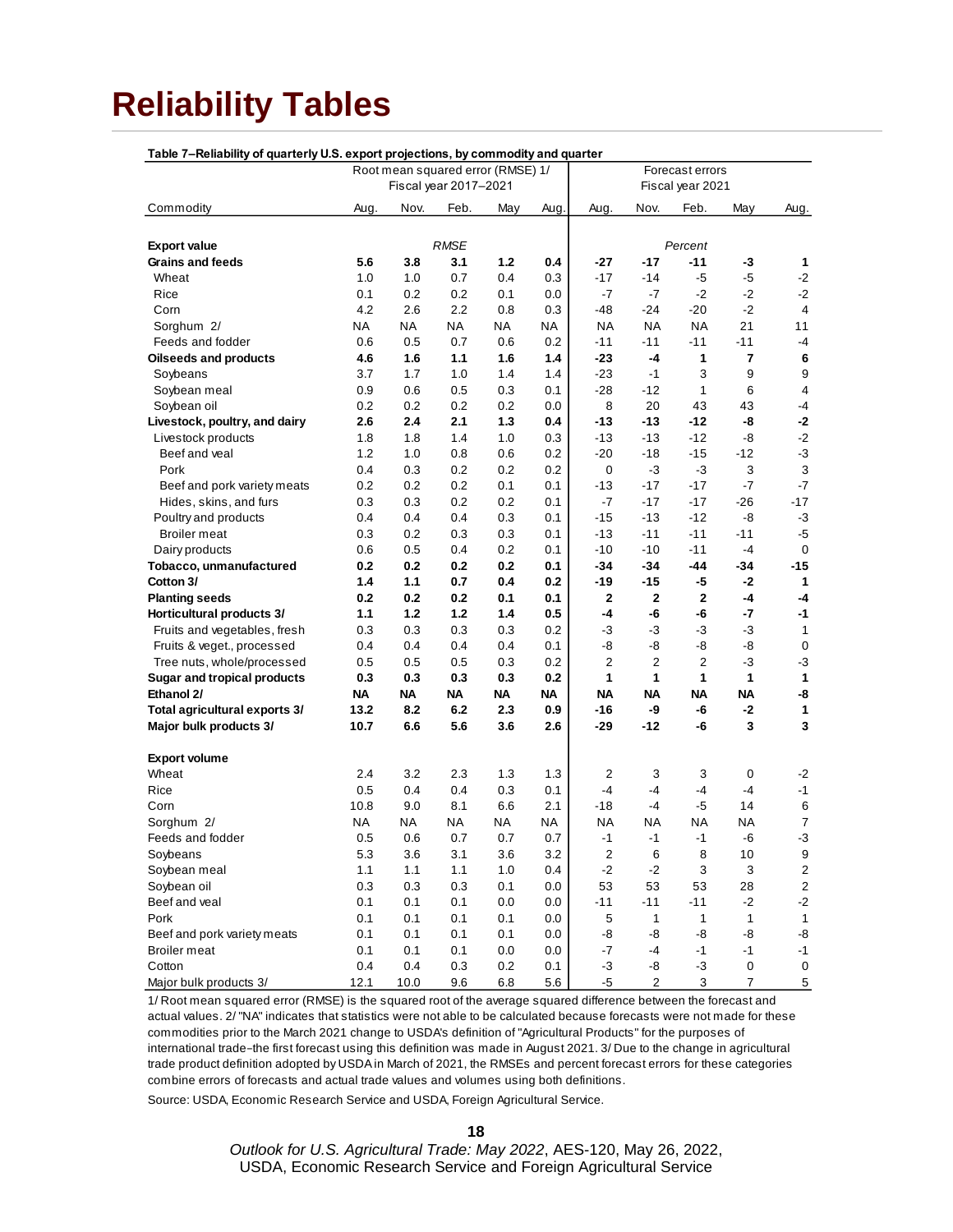| Table 8–Reliability of quarterly U.S. export projections, by country and quarter |                       |           |             | Root mean squared error (RMSE) 1/ |           |                | Forecast errors |                  |                  |                           |  |
|----------------------------------------------------------------------------------|-----------------------|-----------|-------------|-----------------------------------|-----------|----------------|-----------------|------------------|------------------|---------------------------|--|
|                                                                                  | Fiscal year 2017-2021 |           |             |                                   |           |                |                 | Fiscal year 2021 |                  |                           |  |
| Region and country                                                               | Aug.                  | Nov.      | Feb.        | May                               | Aug.      | Aug.           | Nov.            | Feb.             | May              | Aug.                      |  |
| <b>Export value</b>                                                              |                       |           | <b>RMSE</b> |                                   |           |                |                 | Percent          |                  |                           |  |
| Asia                                                                             | 5.7                   | 4.9       | 2.9         | 1.6                               | 2.2       | $-11$          | $-11$           | -5               | 0                | 4                         |  |
| East Asia                                                                        | 4.8                   | 4.1       | 2.2         | 2.1                               | 2.2       | $-13$          | $-13$           | -6               | 0                | 6                         |  |
| Japan                                                                            | 1.1                   | 1.1       | 0.9         | 0.7                               | 0.4       | -9             | -9              | -9               | -9               | $-2$                      |  |
| China                                                                            | 6.0                   | 4.9       | 2.9         | 3.5                               | 2.8       | $-19$          | $-19$           | -6               | 5                | 11                        |  |
| Hong Kong                                                                        | 0.9                   | 0.9       | 0.6         | 0.3                               | 0.2       | 41             | 41              | 24               | 24               | $\boldsymbol{7}$          |  |
| Taiwan                                                                           | 0.4                   | 0.3       | 0.3         | 0.3                               | 0.2       | $-2$           | $-2$            | $-2$             | $\pmb{0}$        | $\pmb{0}$                 |  |
| South Korea                                                                      | 0.9                   | 0.9       | 0.8         | 0.6                               | 0.3       | $-10$          | $-10$           | $-10$            | $-7$             | $\pmb{0}$                 |  |
| Southeast Asia                                                                   | 1.7                   | 1.6       | 1.4         | 1.0                               | 0.4       | -6             | -6              | -6               | $-3$             | $\pmb{0}$                 |  |
| Indonesia                                                                        | 0.4                   | 0.4       | 0.3         | 0.2                               | 0.1       | -3             | -3              | $-3$             | $\mathbf 0$      | $\overline{7}$            |  |
| Philippines                                                                      | 0.2                   | 0.2       | 0.2         | 0.2                               | 0.1       | -8             | -8              | -8               | $-5$             | $\overline{\mathbf{4}}$   |  |
| Malaysia                                                                         | 0.2                   | 0.1       | 0.1         | 0.1                               | 0.1       | $-5$           | $-5$            | $-5$             | $-5$             | $-5$                      |  |
| Thailand                                                                         | 0.4                   | 0.4       | 0.3         | 0.2                               | 0.1       | 12             | 12              | 12               | 12               | $\,6\,$                   |  |
| Vietnam                                                                          | 0.8                   | 0.6       | 0.6         | 0.5                               | 0.2       | $-2$           | $-2$            | $-2$             | 6                | $\,6\,$                   |  |
| South Asia                                                                       | 0.7                   | 0.7       | 0.7         | 0.5                               | 0.1       | 5              | 5               | 5                | $\mathbf 0$      | $\pmb{0}$                 |  |
| India                                                                            | 0.2                   | 0.2       | 0.2         | 0.3                               | 0.2       | -9             | -9              | -9               | $-21$            | $-3$                      |  |
| <b>Western Hemisphere</b>                                                        | 4.5                   | 4.5       | 4.4         | 3.8                               | 1.4       | $-15$          | $-15$           | $-15$            | $-12$            | $-4$                      |  |
| North America                                                                    | 3.6                   | 3.6       | 3.6         | 3.3                               | 1.3       | $-16$          | $-16$           | $-16$            | $-14$            | $-5$                      |  |
| Canada                                                                           | 1.5                   | 1.5       | 1.5         | 1.2                               | 0.5       | $-13$          | $-13$           | $-13$            | $-10$            | $-2$                      |  |
| Mexico                                                                           | 2.1                   | 2.1       | 2.1         | 2.1                               | 1.0       | $-18$          | $-18$           | $-18$            | $-18$            | $-8$                      |  |
| Caribbean                                                                        | 0.3                   | 0.3       | 0.3         | 0.2                               | 0.2       | $-13$          | $-13$           | $-13$            | $-11$            | -6                        |  |
| Dominican Republic                                                               | 0.2                   | 0.2       | 0.2         | 0.1                               | 0.0       | $-20$          | $-20$           | $-20$            | $-14$            | $-3$                      |  |
| Central America                                                                  | 0.5                   | 0.5       | 0.5         | 0.4                               | 0.2       | $-18$          | $-18$           | $-18$            | $-13$            | $-5$                      |  |
| South America                                                                    | 0.5                   | 0.5       | 0.5         | 0.5                               | 0.3       | $-11$          | $-11$           | -8               | $-2$             | $\pmb{0}$                 |  |
| Brazil                                                                           | 0.2                   | 0.2       | 0.1         | 0.1                               | 0.1       | -6             | -6              | $-6$             | $\overline{7}$   | $\boldsymbol{7}$          |  |
| Colombia                                                                         | 0.2                   | 0.2       | 0.2         | 0.2                               | 0.1       | $\overline{2}$ | $\overline{2}$  | $\sqrt{2}$       | $\overline{c}$   | $\sqrt{5}$                |  |
| Peru                                                                             | 0.2                   | 0.2       | 0.2         | 0.2                               | 0.1       | $-2$           | $-2$            | $-2$             | 18               | 8                         |  |
| Venezuela                                                                        | 0.2                   | 0.2       | 0.1         | 0.1                               | 0.0       | $-54$          | $-54$           | $-39$            | -8               | $-8$                      |  |
| <b>Europe and Eurasia</b>                                                        | 1.4                   | 1.3       | 0.9         | 0.6                               | 0.4       | $-7$           | $-7$            | $-7$             | -6               | $\mathbf{1}$              |  |
| European Union-27 2/                                                             | 1.2                   | 1.1       | 0.7         | 0.5                               | 0.4       | 1              | 1               | 1                | 1                | $\ensuremath{\mathsf{3}}$ |  |
| United Kingdom 3/                                                                | NA                    | <b>NA</b> | <b>NA</b>   | <b>NA</b>                         | <b>NA</b> | <b>NA</b>      | <b>NA</b>       | <b>NA</b>        | <b>NA</b>        | $-1$                      |  |
| FSU-12 4/                                                                        | 0.1                   | 0.1       | 0.1         | 0.0                               | 0.0       | 1              | 1               | 1                | 1                | 1                         |  |
| Russia                                                                           | 0.1                   | 0.1       | 0.1         | 0.1                               | 0.0       | $-15$          | $-15$           | $-15$            | $-15$            | 27                        |  |
| <b>Middle East</b>                                                               | 0.5                   | 0.5       | 0.5         | 0.3                               | 0.1       | 3              | 3               | 3                | 0                | $\pmb{0}$                 |  |
| Turkey                                                                           | 0.2                   | 0.2       | 0.2         | 0.2                               | 0.2       | 8              | 8               | 8                | -9               | -9                        |  |
| Saudi Arabia                                                                     | 0.2                   | 0.2       | 0.2         | 0.1                               | 0.1       | $-2$           | $-2$            | $-2$             | $-2$             | $-2$                      |  |
| Africa                                                                           | 0.8                   | 0.8       | 0.7         | 0.6                               | 0.2       | $-14$          | $-14$           | $-10$            | $\boldsymbol{9}$ | $\mathbf 3$               |  |
| North Africa                                                                     | 0.8                   | 0.8       | 0.8         | 0.7                               | 0.3       | $-7$           | $-7$            | $\mathsf 0$      | 31               | 14                        |  |
| Egypt                                                                            | 0.5                   | 0.6       | 0.6         | 0.6                               | 0.1       | $-2$           | $-2$            | 9                | 37               | 9                         |  |
| Sub-Saharan Africa                                                               | 0.3                   | 0.3       | 0.3         | 0.3                               | 0.1       | $-24$          | $-24$           | $-24$            | $-19$            | $-10$                     |  |
| Nigeria                                                                          | 0.2                   | 0.2       | $0.2\,$     | 0.2                               | 0.1       | $-36$          | $-36$           | $-36$            | $-36$            | $-20$                     |  |
| Oceania                                                                          | 0.1                   | 0.1       | 0.1         | 0.1                               | $0.0\,$   | $-2$           | $-2$            | $-2$             | $-2$             | $\boldsymbol{2}$          |  |

**Table 8–Reliability of quarterly U.S. export projections, by country and quarter**

1/ Root mean squared error (RMSE) is the squared root of the average squared difference between the forecast and actual values. 2/ Due to the change in agricultural trade product definition adopted by USDA in March of 2021, the RMSEs and percent forecast errors for these categories combine errors of forecasts and actual trade values and volumes using both definitions. 3/ "NA" indicates that statistics were not able to be calculated because forecasts were not made for these trade partners/groups prior to the United Kingdom separating from the European Union in 2021−the first forecast using this definition was made in August 2021. 4/ The 15 Republics of the Former Soviet Union (FSU) minus the 3 Baltic Republics : Latvia, Es tonia, and Lithuania.

Source: USDA, Economic Research Service and USDA, Foreign Agricultural Service.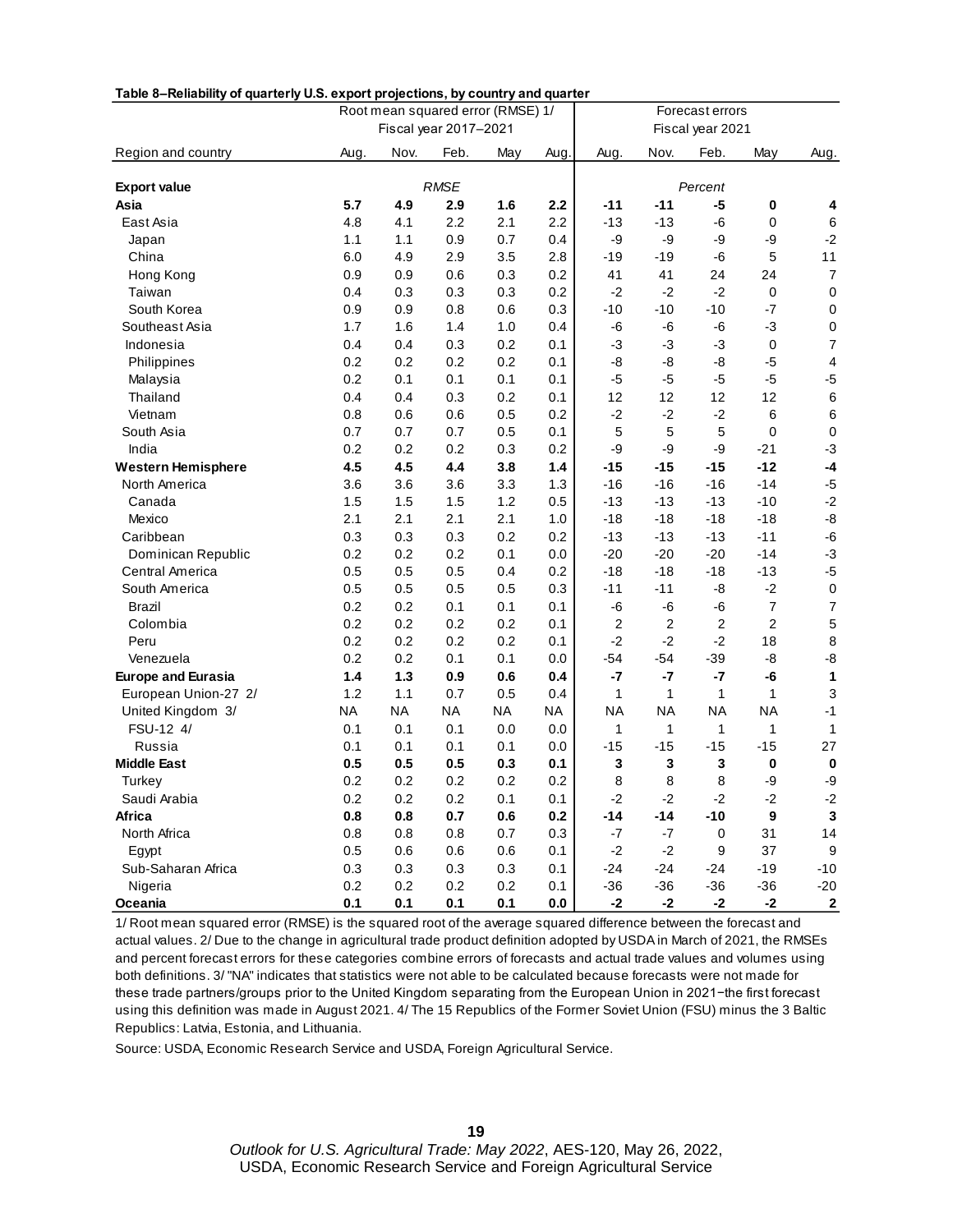| rable behability of quarterly 0.3. import projections, by commodity and quarter |            | Root mean squared error (RMSE) 1/<br>Fiscal year 2017-2021 | Forecast errors<br>Fiscal year 2021 |            |            |             |             |                |                      |                  |
|---------------------------------------------------------------------------------|------------|------------------------------------------------------------|-------------------------------------|------------|------------|-------------|-------------|----------------|----------------------|------------------|
| Commodity                                                                       | Aug.       | Nov.                                                       | Feb.                                | May        | Aug.       | Aug.        | Nov.        | Feb.           | May                  | Aug.             |
| Import value                                                                    |            |                                                            | <b>RMSE</b>                         |            |            |             |             | Percent        |                      |                  |
| Livestock, dairy, and poultry                                                   | 1.8        | 1.6                                                        | 1.4                                 | 1.2        | 0.8        | -16         | $-15$       | -13            | $-11$                | -8               |
| Livestock and meats                                                             | 1.7        | 1.5                                                        | 1.3                                 | 1.2        | 0.6        | $-19$       | $-17$       | $-16$          | $-14$                | $-7$             |
| Cattle and calves                                                               | 0.2        | 0.1                                                        | 0.0                                 | 0.1        | 0.1        | 3           | 9           | 3              | $\boldsymbol{9}$     | 3                |
| Swine                                                                           | 0.1        | 0.1                                                        | 0.1                                 | 0.0        | 0.0        | -43         | -43         | -43            | -6                   | -6               |
| Beef and veal                                                                   | 0.8        | 0.8                                                        | 0.7                                 | 0.7        | 0.2        | $-15$       | $-14$       | $-14$          | $-14$                | $-3$             |
| Pork                                                                            | 0.2        | 0.2                                                        | 0.2                                 | 0.2        | 0.1        | -24         | $-19$       | -19            | $-14$                | $-9$             |
| Poultry 2/                                                                      | ΝA         | ΝA                                                         | NA                                  | NA         | ΝA         | <b>NA</b>   | NA          | NA             | NA                   | 1                |
| Dairy products                                                                  | 0.2        | 0.2                                                        | 0.2                                 | 0.2        | 0.2        | $-3$        | $-3$        | $-1$           | $-1$                 | $-11$            |
| Cheese                                                                          | 0.2        | 0.2                                                        | 0.1                                 | 0.1        | 0.1        | -9          | -16         | -9             | -9                   | $-2$             |
| Grains and feed                                                                 | $1.2$      | 1.0                                                        | 0.8                                 | 0.6        | 0.4        | $-7$        | $-7$        | $-7$           | $-3$                 | $-3$             |
| Grain products                                                                  | 1.0        | 0.8                                                        | 0.7                                 | 0.5        | 0.3        | $-11$       | $-11$       | $-11$          | $-4$                 | -4               |
| <b>Oilseeds and products</b>                                                    | 1.8        | 1.6                                                        | 1.5                                 | 1.4        | 0.4        | $-28$       | $-25$       | $-25$          | $-23$                | -6               |
| Vegetable oils                                                                  | 1.1        | 1.0                                                        | 0.9                                 | 0.9        | 0.4        | -22         | $-21$       | $-21$          | $-22$                | $-11$            |
| Horticulture products 3/                                                        | 5.0        | 4.7                                                        | 4.2                                 | 3.1        | 2.2        | $-7$        | $-7$        | $-7$           | $-3$                 | $-3$             |
| Fruits, fresh                                                                   | 0.9        | 0.9                                                        | 0.8                                 | 0.6        | 0.4        | $-5$        | $-3$        | $-3$           | $-3$                 | $-2$             |
| Fruits, preserved                                                               | 0.4        | 0.4                                                        | 0.4                                 | 0.3        | 0.2        | -9          | $-10$       | $-10$          | $-5$                 | $-5$             |
| <b>Fruit juices</b>                                                             | 0.3        | 0.3                                                        | 0.2                                 | 0.1        | 0.1        | -11         | $-16$       | $-16$          | $-7$                 | $-7$             |
| Nuts, whole and processed                                                       | 0.4        | 0.4                                                        | 0.3                                 | 0.3        | 0.2        | 9           | 9           | $\overline{2}$ | $-2$                 | $-9$             |
| Vegetables, fresh                                                               | 0.8        | 0.8                                                        | 0.7                                 | 0.8        | 0.5        | $-7$        | $-5$        | $-3$           | $-3$                 | $-2$             |
| Vegetables, processed                                                           | 0.3        | 0.3                                                        | 0.3                                 | 0.2        | 0.1        | -8          | -8          | -5             | -5                   | $-2$             |
| Wine                                                                            | 0.7        | 0.7                                                        | 0.7                                 | 0.5        | 0.3        | -19         | $-19$       | -19            | $-13$                | $-9$             |
| Malt beer                                                                       | 0.4        | 0.4                                                        | 0.4                                 | 0.3        | 0.2        | $-11$       | $-11$       | $-11$          | $-6$                 | $-1$             |
| Distilled spirits 2/                                                            | ΝA         | ΝA                                                         | NA                                  | NA         | ΝA         | <b>NA</b>   | ΝA          | NA             | <b>NA</b>            | $-6$             |
| <b>Essential oils</b>                                                           | 0.4<br>0.3 | 0.4<br>0.3                                                 | 0.3<br>0.3                          | 0.2<br>0.2 | 0.1<br>0.1 | -7<br>$-26$ | -7<br>$-26$ | $-7$<br>$-26$  | $\mathbf 0$<br>$-15$ | 0<br>-4          |
| Cut flowers and nursery stock                                                   | $1.2$      | 1.2                                                        | $1.2$                               | 0.9        | 0.2        | $-10$       | -9          | -9             | $-7$                 | 1                |
| Sugar and tropical products 3/<br>Sweeteners and products                       | 0.4        | 0.4                                                        | 0.3                                 | 0.2        | 0.2        | $-12$       | $-12$       | -9             | $-7$                 | $-5$             |
| Confections                                                                     | 0.2        | 0.2                                                        | 0.2                                 | 0.1        | 0.1        | -14         | $-14$       | $-14$          | $-10$                | $-10$            |
| Cocoa and products                                                              | 0.5        | 0.4                                                        | 0.3                                 | 0.2        | 0.1        | $-12$       | $-10$       | $-10$          | -7                   | $-3$             |
| Coffee beans and products                                                       | 0.4        | 0.4                                                        | 0.4                                 | 0.4        | 0.3        | -9          | -9          | -9             | -9                   | -8               |
| Other imports                                                                   | 0.2        | 0.2                                                        | 0.1                                 | 0.1        | 0.2        | 13          | 13          | $\overline{7}$ | $-7$                 | $-10$            |
| <b>Total agricultural imports</b>                                               | 9.4        | 8.6                                                        | 7.7                                 | 5.6        | 3.4        | -10         | -9          | -9             | -6                   | $-4$             |
| Import volume                                                                   |            |                                                            |                                     |            |            |             |             |                |                      |                  |
| Cattle and calves                                                               | 0.1        | 0.1                                                        | 0.1                                 | 0.1        | 0.1        | 10          | 15          | 15             | 10                   | 10               |
| Swine                                                                           | 0.8        | 0.7                                                        | 0.4                                 | 0.3        | 0.4        | $-26$       | $-22$       | $-13$          | -8                   | $-13$            |
| Beef and veal                                                                   | 0.1        | 0.1                                                        | 0.1                                 | 0.1        | 0.0        | -7          | 2           | $-7$           | $-7$                 | 2                |
| Pork                                                                            | 0.1        | 0.0                                                        | 0.0                                 | 0.0        | 0.0        | $-13$       | $-13$       | $-13$          | $-13$                | $-13$            |
| Fruits, fresh                                                                   | 0.2        | 0.4                                                        | 0.3                                 | 0.2        | 0.3        | $\pmb{0}$   | $\pmb{0}$   | $\pmb{0}$      | $-1$                 | $-4$             |
| Fruits, processed                                                               | 0.1        | 0.1                                                        | 0.1                                 | 0.1        | 0.1        | $-3$        | -8          | -8             | $-3$                 | $\overline{7}$   |
| Fruit juices                                                                    | 0.6        | 0.6                                                        | 0.6                                 | 0.3        | 0.3        | $\mathbf 5$ | 1           | $\mathbf{1}$   | $-4$                 | $-16$            |
| Vegetables, fresh                                                               | 0.3        | 0.3                                                        | 0.2                                 | 0.2        | 0.1        | $-5$        | $-3$        | $-3$           | $-2$                 | $-2$             |
| Vegetables, processed                                                           | 0.2        | 0.2                                                        | 0.2                                 | 0.1        | 0.1        | $-5$        | $-5$        | $-5$           | $-3$                 | $\mathbf{1}$     |
| Vegetable oils                                                                  | 0.7        | 0.6                                                        | 0.6                                 | 0.6        | 0.5        | $-7$        | -6          | -6             | $-11$                | $\mathbf{-7}$    |
| Wine                                                                            | 0.2        | 0.2                                                        | 0.2                                 | 0.1        | 0.1        | $-25$       | $-25$       | $-25$          | $-13$                | $-7$             |
| Malt beer                                                                       | 0.3        | 0.3                                                        | 0.2                                 | 0.2        | 0.2        | $-10$       | $-10$       | $-10$          | -6                   | $\mbox{-}6$      |
| Distilled spirits 2/                                                            | <b>NA</b>  | <b>NA</b>                                                  | <b>NA</b>                           | <b>NA</b>  | <b>NA</b>  | <b>NA</b>   | <b>NA</b>   | <b>NA</b>      | <b>NA</b>            | $\boldsymbol{9}$ |

#### **Table 9–Reliability of quarterly U.S. import projections, by commodity and quarter**

1/ Root mean squared error (RMSE) is the squared root of the average squared difference between the forecast and actual value. 2/ "NA" indicates that statistics were not able to be calculated because forecasts were not made for these commodities prior to the March 2021 change to USDA's definition of "Agricultural Products" for the purposes of international trade−the first forecast using this definition was made in August 2021. 3/ Due to the change in agricultural trade product definition adopted by USDA in March of 2021, the RMSEs and percent forecast errors for these categories combine errors of forecasts and actual trade values and volumes using both definitions.

Cocoa and products 0.1 0.1 0.1 0.1 0.1 -6 -6 -6 -4 1 Coffee and products 0.1 0.1 0.1 0.1 0.1 4 4 4 -1 -2

Source: USDA, Economic Research Service and USDA, Foreign Agricultural Service.

**20**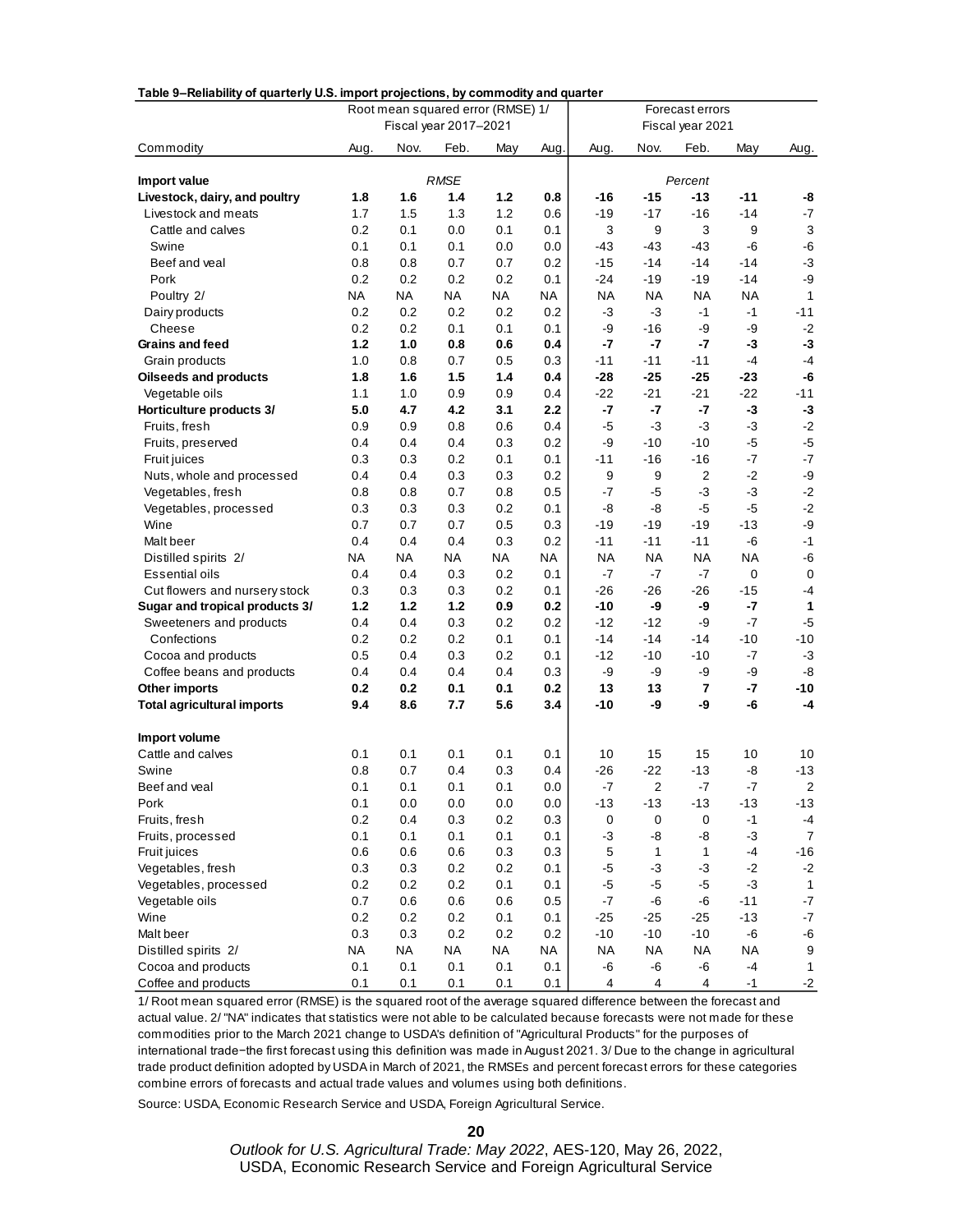| Table 10-Reliability of quarterly U.S. import projections, by country and quarter |  |  |  |  |
|-----------------------------------------------------------------------------------|--|--|--|--|
|                                                                                   |  |  |  |  |

| $\sim$<br>Root mean squared error (RMSE) 1/ |      |      |                       | Forecast errors |           |                |           |                  |                |                         |
|---------------------------------------------|------|------|-----------------------|-----------------|-----------|----------------|-----------|------------------|----------------|-------------------------|
|                                             |      |      | Fiscal year 2017-2021 |                 |           |                |           | Fiscal year 2021 |                |                         |
| Region and country                          | Aug. | Nov. | Feb.                  | May             | Aug.      | Aug.           | Nov.      | Feb.             | May            | Aug.                    |
|                                             |      |      |                       |                 |           |                |           |                  |                |                         |
| Import value                                |      |      | <b>RMSE</b>           |                 |           |                |           | Percent          |                |                         |
| <b>Western Hemisphere</b>                   | 8.1  | 7.6  | 7.2                   | 6.0             | 2.4       | $-18$          | $-17$     | $-17$            | $-14$          | -5                      |
| Canada                                      | 2.5  | 2.3  | 2.2                   | 1.9             | 0.7       | $-18$          | $-17$     | $-16$            | $-14$          | $-4$                    |
| Mexico                                      | 3.8  | 3.6  | 3.5                   | 2.7             | 0.9       | $-20$          | $-19$     | $-19$            | $-14$          | $-3$                    |
| Central America                             | 0.3  | 0.3  | 0.3                   | 0.4             | 0.4       | -8             | -8        | -8               | $-12$          | $-12$                   |
| Costa Rica                                  | 0.1  | 0.1  | 0.1                   | 0.1             | 0.1       | $-12$          | $-12$     | $-12$            | $\overline{0}$ | 0                       |
| Guatemala                                   | 0.2  | 0.2  | 0.2                   | 0.1             | 0.1       | 15             | 15        | 15               | $-7$           | $-7$                    |
| <b>Other Central America</b>                | 1.8  | 1.8  | 1.8                   | 1.8             | 1.8       | $-26$          | $-26$     | $-26$            | $-26$          | $-26$                   |
| Caribbean                                   | 0.5  | 0.5  | 0.5                   | 0.5             | 0.4       | $-63$          | $-63$     | $-63$            | $-63$          | $-52$                   |
| South America                               | 1.2  | 1.1  | 1.0                   | 0.8             | 0.4       | $-15$          | $-14$     | $-13$            | $-10$          | $-3$                    |
| Argentina                                   | 0.1  | 0.1  | 0.1                   | 0.1             | 0.1       | -9             | -9        | -9               | $-15$          | $-15$                   |
| Brazil                                      | 0.6  | 0.6  | 0.5                   | 0.4             | 0.1       | $-27$          | $-29$     | $-25$            | $-20$          | $\pmb{0}$               |
| Chile                                       | 0.1  | 0.2  | 0.2                   | 0.2             | 0.1       | $-2$           | 1         | 1                | $-5$           | $-2$                    |
| Colombia                                    | 0.3  | 0.3  | 0.3                   | 0.2             | 0.1       | $-17$          | $-17$     | $-17$            | -8             | $-5$                    |
| Peru                                        | 0.3  | 0.3  | 0.2                   | 0.2             | 0.1       | -8             | $-1$      | $-1$             | 3              | $\mathsf 3$             |
| <b>Other South America</b>                  | 0.2  | 0.2  | 0.2                   | 0.1             | 0.1       | $-18$          | $-18$     | $-18$            | $-4$           | -9                      |
| <b>Europe and Eurasia</b>                   | 3.3  | 3.4  | 3.2                   | 2.5             | 0.9       | $-20$          | $-21$     | $-20$            | $-16$          | $\overline{\mathbf{5}}$ |
| European Union-27 2/                        | 1.9  | 2.0  | 1.8                   | 1.1             | 0.5       | $-12$          | $-12$     | $-12$            | -6             | $\mathbf{1}$            |
| United Kingdom 3/                           | NA   | NA   | <b>NA</b>             | <b>NA</b>       | <b>NA</b> | <b>NA</b>      | <b>NA</b> | <b>NA</b>        | <b>NA</b>      | 63                      |
| Asia                                        | 2.1  | 2.1  | 1.9                   | 1.5             | 0.7       | $-1$           | $-1$      | $-1$             | $-2$           | $\bf{0}$                |
| East Asia                                   | 0.5  | 0.6  | 0.5                   | 0.4             | 0.3       | $-12$          | $-12$     | $-11$            | -9             | $-8$                    |
| China                                       | 0.5  | 0.5  | 0.5                   | 0.4             | 0.2       | 4              | 4         | 6                | $-4$           | $-1$                    |
| Other East Asia                             | 0.5  | 0.5  | 0.5                   | 0.3             | 0.3       | $-33$          | $-33$     | $-33$            | $-17$          | $-17$                   |
| Southeast Asia                              | 1.6  | 1.6  | 1.4                   | 1.0             | 0.6       | $\overline{7}$ | 8         | 7                | 3              | $\mathbf 5$             |
| Indonesia                                   | 0.6  | 0.5  | 0.5                   | 0.4             | 0.2       | 8              | 11        | 8                | $-5$           | $\bf 8$                 |
| Malaysia                                    | 0.1  | 0.1  | 0.1                   | 0.0             | 0.0       | 5              | 5         | 5                | 5              | $\overline{5}$          |
| Thailand                                    | 0.4  | 0.3  | 0.3                   | 0.2             | 0.2       | 17             | 17        | 17               | 13             | 13                      |
| Vietnam                                     | 0.5  | 0.4  | 0.4                   | 0.2             | 0.2       | 32             | 32        | 32               | $-11$          | $-15$                   |
| <b>Other Southeast Asia</b>                 | 1.3  | 1.3  | 1.3                   | 0.9             | 0.4       | $-10$          | $-10$     | $-10$            | 8              | 8                       |
| South Asia                                  | 0.4  | 0.4  | 0.4                   | 0.3             | 0.1       | $-13$          | $-13$     | $-13$            | $-2$           | $-2$                    |
| India                                       | 0.4  | 0.4  | 0.4                   | 0.3             | 0.1       | $-11$          | $-11$     | $-11$            | $-5$           | $-5$                    |
| Oceania                                     | 0.6  | 0.4  | 0.3                   | 0.2             | 0.2       | 0              | 1         | 3                | $-7$           | $-5$                    |
| Australia                                   | 0.5  | 0.4  | 0.4                   | 0.1             | 0.1       | 13             | 16        | 19               | -3             | $-3$                    |
| New Zealand                                 | 0.2  | 0.2  | 0.2                   | 0.1             | 0.2       | $-7$           | $-7$      | $-7$             | $-11$          | $-11$                   |
| Africa                                      | 0.4  | 0.4  | 0.4                   | 0.3             | 0.3       | $-19$          | $-17$     | $-17$            | $-3$           | $\mathbf{3}$            |
| Sub-Saharan Africa                          | 0.3  | 0.3  | 0.3                   | 0.3             | 0.2       | -9             | -9        | -9               | $-6$           | $\mathbf{1}$            |
| Côte d'Ivoire                               | 0.3  | 0.2  | 0.1                   | 0.1             | 0.1       | $-23$          | $-13$     | $-13$            | $-4$           | 16                      |
| <b>Middle East</b>                          | 0.1  | 0.1  | 0.1                   | 0.1             | 0.1       | $-14$          | $-14$     | $-14$            | $-14$          | $-14$                   |
| Turkey                                      | 0.1  | 0.1  | 0.1                   | 0.1             | 0.1       | $-17$          | $-17$     | $-17$            | $-17$          | $-17$                   |

1/ Root mean squared error (RMSE) is the squared root of the average squared difference between the forecast and actual value. 2/ Due to the change in agricultural trade product definition adopted by USDA in March of 2021, the RMSEs and percent forecast errors for these categories combine errors of forecasts and actual trade values and volumes using both definitions. 3/ "NA" indicates that statistics were not able to be calculated because forecasts were not made for these trade partners/groups prior to the United Kingdom separating from the European Union in 2021−the first forecast using this definition was made in August 2021.

Source: USDA, Economic Research Service and USDA, Foreign Agricultural Service.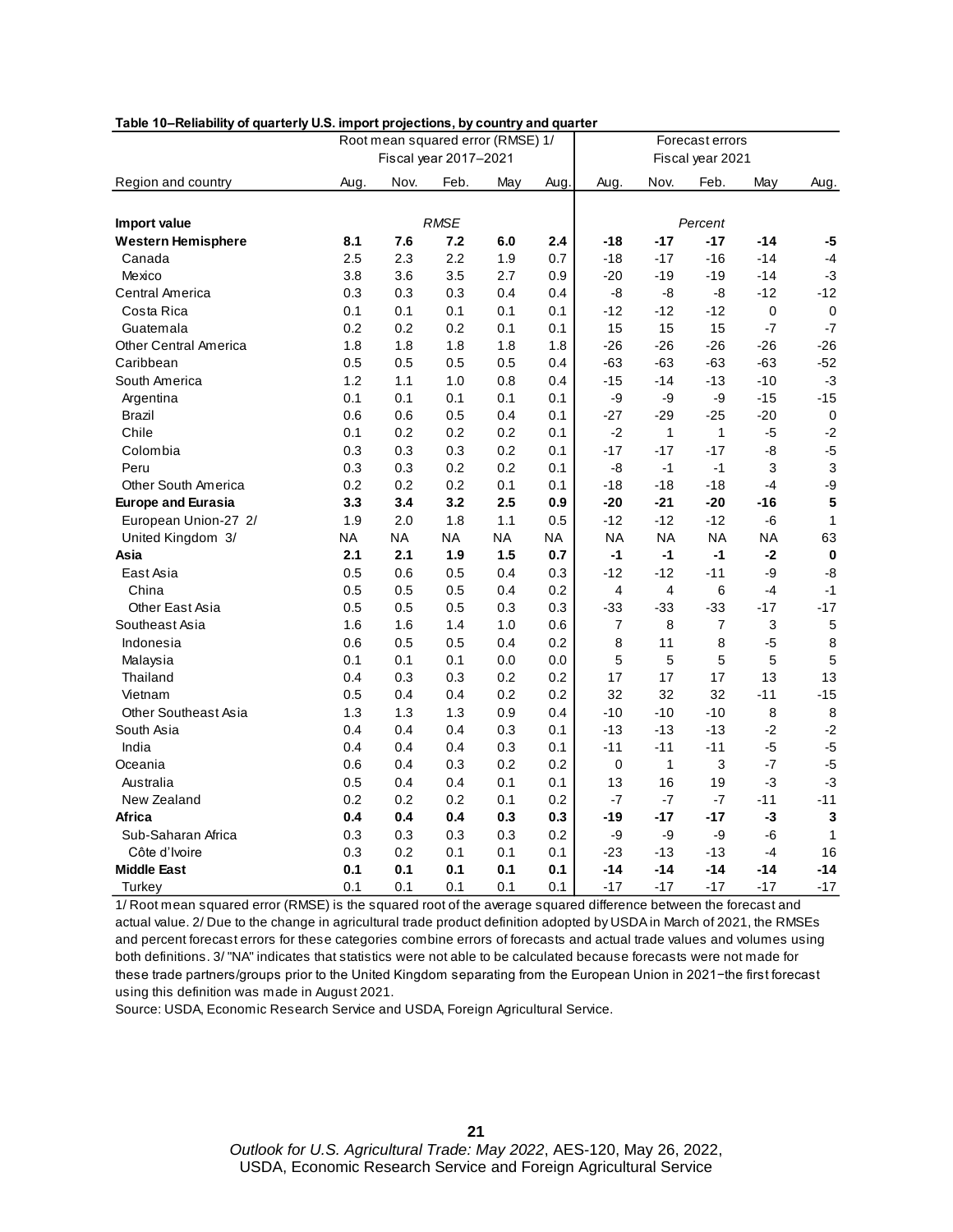The quarterly *Outlook for U.S. Agricultural Trade* report is developed from contributions by analysts from USDA, Economic Research Service and USDA, Foreign Agricultural Service. The World Agricultural Outlook Board reviews and approves the report. Below are the names of those who have contributed to its development.

**Economic Research Service**: Bart Kenner (816-412-4159), Dylan Russell, Wendy Zeng, Kayode Ajewole, Grant Wall.

**Foreign Agricultural Service**: Hui Jiang (202-720-2231), Saquib Ahsan, Ernest Carter, Kevin Min, Rachel Trego, Jeffrey Dwyer, Amy Gaito, Adolfo Escoto, Erica Summe, Bill George, Tani Lee, Tim O'Neil, Graham Soley, Claire Mezoughem, Jacob Vuillemin, Paul Kiendl, Jack Brower, Tony Halstead, Elaine Protzman, Reed Blauer, Alex Beckman.

## Suggested Citation

Kenner, Bart, Hui Jiang, and Dylan Russell. *Outlook for U.S. Agricultural Trade: May 2022*, AES-120, USDA, Economic Research Service and USDA, Foreign Agricultural Service, May 26, 2022.